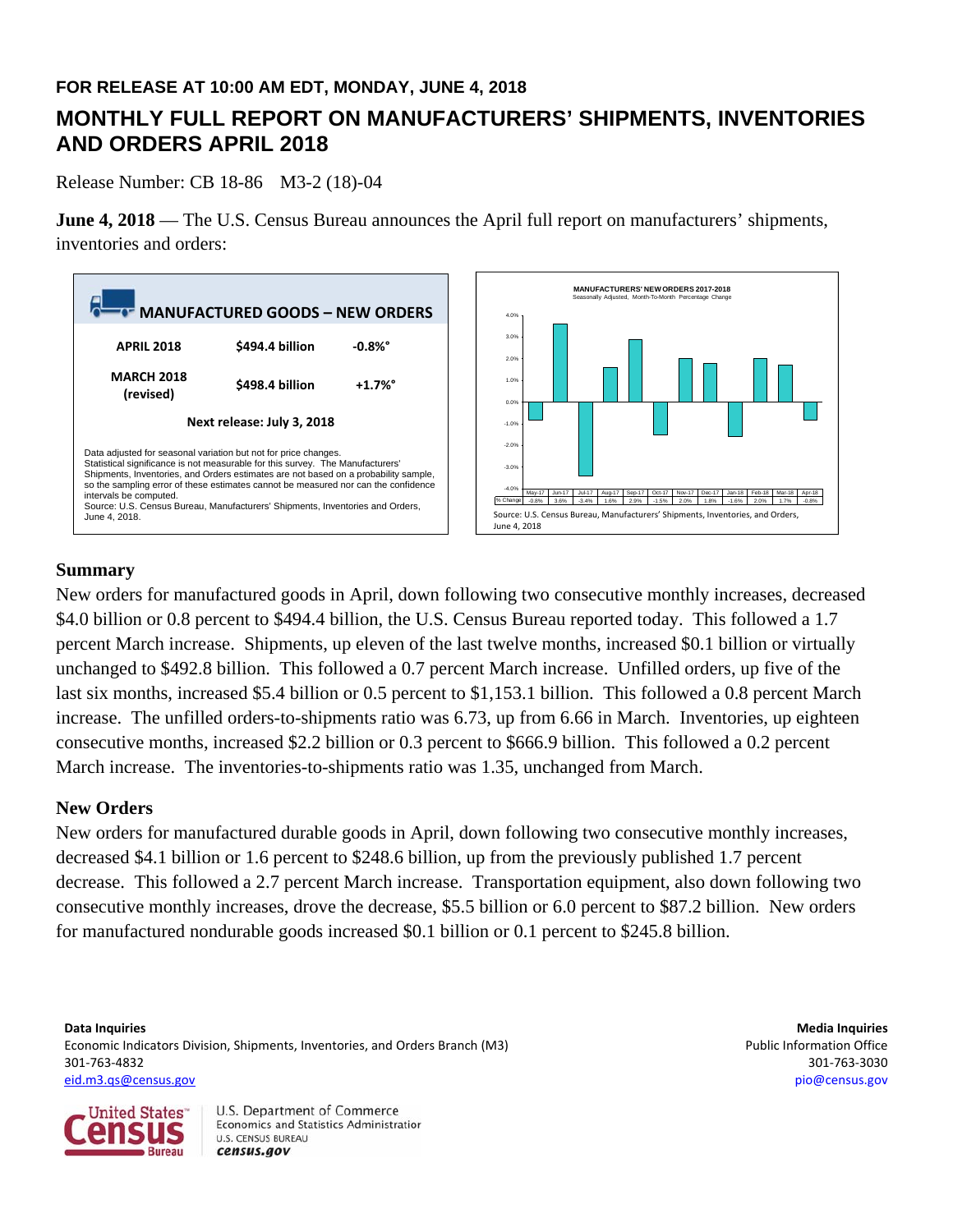## **Shipments**

Shipments of manufactured durable goods in April, down following eight consecutive monthly increases, decreased less than \$0.1 billion or virtually unchanged to \$247.0 billion, up from the previously published 0.1 percent decrease. This followed a 0.8 percent March increase. Transportation equipment, down following three consecutive monthly increases, drove the decrease, \$1.7 billion or 2.0 percent to \$83.0 billion. Shipments of manufactured nondurable goods, up ten of the last eleven months, increased \$0.1 billion or 0.1 percent to \$245.8 billion. This followed a 0.6 percent March increase. Food products, up five of the last six months, drove the increase, \$0.3 billion or 0.5 percent to \$68.1 billion.

## **Unfilled Orders**

Unfilled orders for manufactured durable goods in April, up five of the last six months, increased \$5.4 billion or 0.5 percent to \$1,153.1 billion, unchanged from the previously published increase. This followed a 0.8 percent March increase. Transportation equipment, also up five of the last six months, led the increase, \$4.2 billion or 0.5 percent to \$796.1 billion.

## **Inventories**

Inventories of manufactured durable goods in April, up seventeen of the last eighteen months, increased \$1.3 billion or 0.3 percent to \$401.9 billion, unchanged from the previously published increase. This followed a 0.2 percent March increase. Fabricated metal products, up fifteen of the last sixteen months, led the increase, \$0.4 billion or 0.8 percent to \$52.0 billion. Inventories of manufactured nondurable goods, up ten consecutive months, increased \$0.8 billion or 0.3 percent to \$265.0 billion. This followed a 0.1 percent March increase. Chemical products, up six of the last seven months, led the increase, \$0.4 billion or 0.5 percent to \$87.8 billion. By stage of fabrication, April materials and supplies increased 0.5 percent in durable goods and increased 0.3 percent nondurable goods. Work in process increased 0.5 percent in both durable goods and nondurable goods. Finished goods decreased 0.1 percent in durable goods and increased 0.2 percent in nondurable goods.

The Advance Report on durable goods for May is scheduled for release on June 27, 2018 at 8:30 a.m. EDT and the Full Report on July 3, 2018 at 10:00 a.m. EDT. View the full schedule in the Economic Briefing Room: <<u>www.census.gov/economic-indicators</u>/>. The full text and tables of this release can be found at <www.census.gov/m3>.

# **EXPLANATORY NOTES**

Figures in text are adjusted for seasonality, but not for inflation. Figures on new and unfilled orders exclude data for semiconductor manufacturing.

"Virtually unchanged" indicates that the change is less than 0.05 percent for a percent increase or decrease.

**Data Inquiries Media Inquiries** Economic Indicators Division, Shipments, Inventories, and Orders Branch (M3) **Public Information Office** Public Information Office 301‐763‐4832 301‐763‐3030 eid.m3.qs@census.gov pio@census.gov

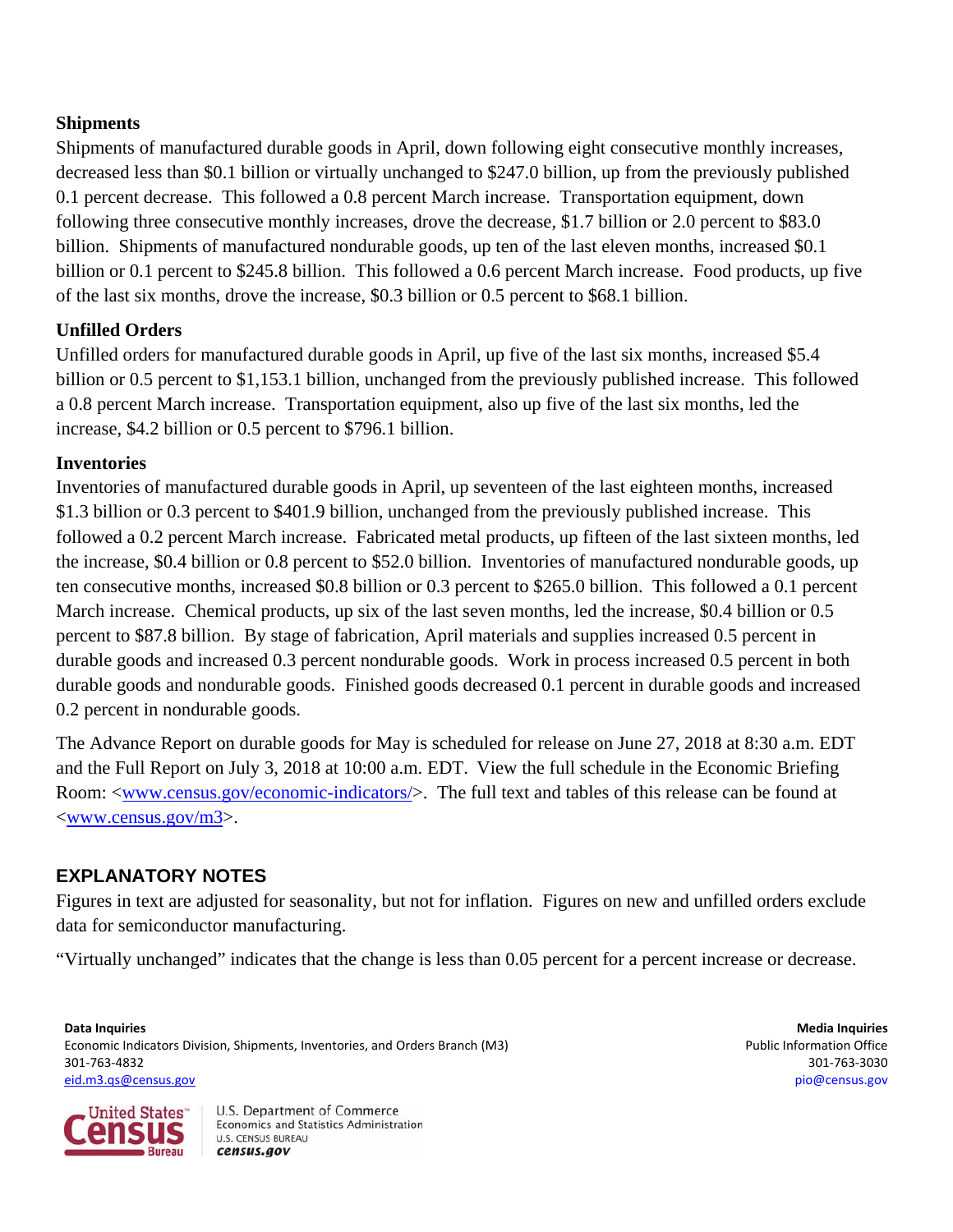## **Description of the survey**

This report is compiled from results of the U.S. Census Bureau's Manufacturers' Shipments, Inventories, and Orders (M3) survey, which is a voluntary survey authorized by Title 13 of the United States Code. This survey provides statistics on a calendar-month basis for manufacturers' value of shipments, new orders (net of cancellations), end-of-month order backlog (unfilled orders), end-of-month total inventory (at current cost or market value), and inventories by stage of fabrication (materials and supplies, work-in-process, and finished goods). Data published from the M3 survey are based on a panel of approximately 5,000 reporting units that represent approximately 3,100 companies and provide an indication of month-to-month change for the Manufacturing Sector. These reporting units may be divisions of diversified large companies, large homogenous companies, or single-unit manufacturers in 92 industry categories, which are combined into 65 publication levels due to the small monthly panel size. The survey methodology assumes that the month-tomonth changes of the total operations of the reporting units in the M3 panel effectively represent the monthto-month movements of all establishments that make up the category.The companies for which shipments data are currently reported or imputed in the M3 survey represent approximately 64 percent of the total value of shipments for manufacturing establishments in the 2012 Economic Census, and these companies include almost two-thirds of the manufacturing companies with \$500 million or more in shipments in the 2012 Economic Census. The companies for which shipments data are currently reported in the M3 survey represent approximately 57 percent of the total value of shipments for manufacturing establishments in the 2012 Economic Census. Statistics based on the M3 panel differ from the results that would be obtained from a complete enumeration of all manufacturing companies. The M3 panel is not based on a probability sample; therefore, the sampling errors that are normally provided with sample surveys cannot be measured. Nonsampling errors are attributable to many sources. The use of company or divisional reports to estimate the monthly change for establishments is one source of nonsampling error. The use of primarily large companies to represent the month-to-month movement of all companies is another potential source. Any corrections will be published in the full report. Corrections received after the full report will be released in the next month's advance report. Any revisions made later than two months will be reflected in the annual benchmark publication.Additional survey documentation can be found on our web site:  $\langle$ www.census.gov/manufacturing/m3/how the data are collected/index.html>.

## **RESOURCES**

## **API**

The Census Bureau's application programming interface (API) lets developers create custom apps to reach new users and makes key demographic, socio-economic and housing statistics more accessible than ever before.

<www.census.gov/developers/>.

**Data Inquiries Media Inquiries** Economic Indicators Division, Shipments, Inventories, and Orders Branch (M3) **Public Information Office** Public Information Office 301‐763‐4832 301‐763‐3030 eid.m3.qs@census.gov pio@census.gov

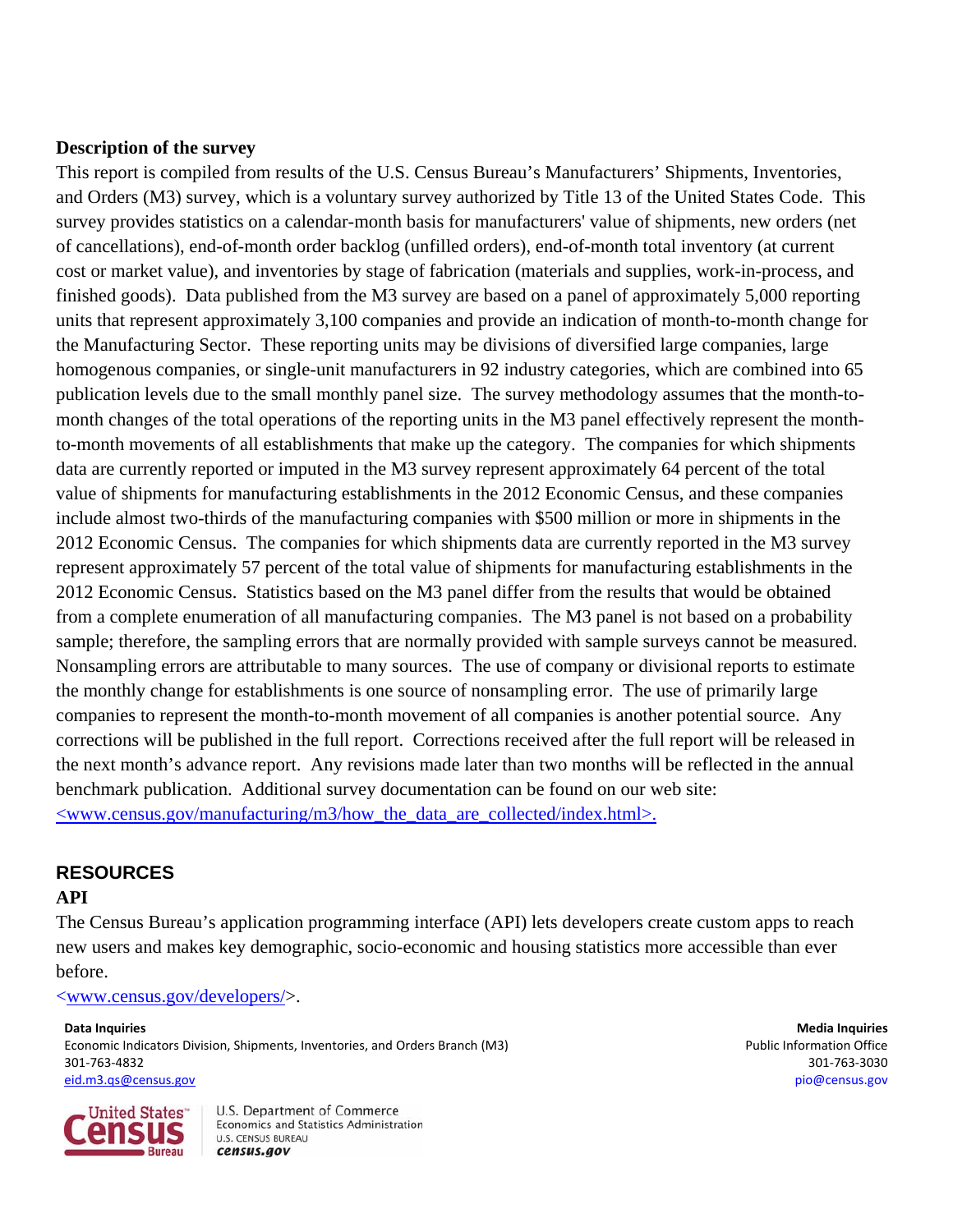## **NEW TIME SERIES**

Beginning with the release of June 2018 data on July 26, 2018, historical estimates of the Monthly Advance Report on Manufacturers' Shipments, Inventories and Orders will be available on a seasonally adjusted basis as well as a not seasonally adjusted basis at: <https://www.census.gov/econ/currentdata/>. Also, monthly data for the Advance report will be available in the Census Application Programming Interface (API).

## **FRED Mobile App**



Receive the latest updates on the nation's key economic indicators by downloading the FRED App <https://fred.stlouisfed.org/fred-mobile/> for both Apple and Android devices. FRED, the signature database of the Federal Reserve Bank of St. Louis, now incorporates the Census Bureau's 13 economic indicators.

#### **Benchmark notice**

Revised historical data from the Manufacturers' Shipments, Inventories, and Orders (M3) Survey were issued on May 17, 2018. These revisions result from:

- benchmarking the M3 shipments and inventories data to the 2016 Annual Survey of Manufactures (ASM) and revised 2015 ASM data on a 2012 NAICS basis;
- incorporating the unfilled orders to shipments ratios obtained from the 2016/2015 Manufacturers' Unfilled Orders (M3UFO) Survey by applying these ratios to the respective ASM shipments data, as well as incorporating revised unfilled orders to shipments ratios for prior years by applying them to the respective ASM shipments data;
- adjusting the new orders data to be consistent with the benchmarked shipments and unfilled orders data;
- correcting monthly data for late receipts, reclassifications of reported data, and revisions to previously reported data;
- updating the seasonally adjusted data based on the results of benchmarking and the recent annual review of the seasonal adjustment models.

These revisions spanned the seasonally adjusted data for January 2002 through March 2018 and the data not seasonally adjusted for January 2007 through March 2018. An updated Press Release contains revised monthly tables for January 2018 through March 2018. Please call M3 staff on (301) 763-4832 with any questions.

###

**Data Inquiries Media Inquiries** Economic Indicators Division, Shipments, Inventories, and Orders Branch (M3) **Public Information Office** Public Information Office 301‐763‐4832 301‐763‐3030 eid.m3.qs@census.gov pio@census.gov

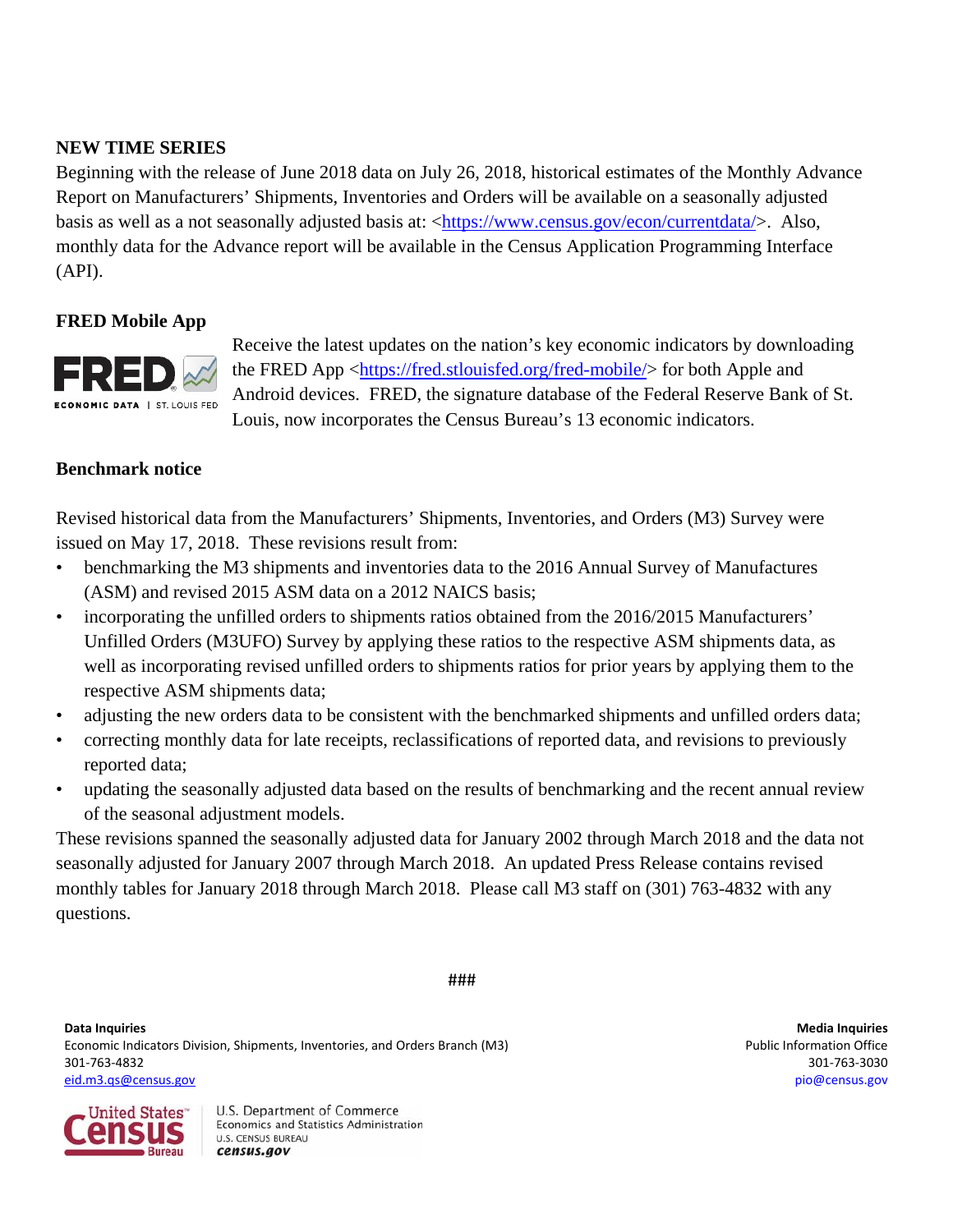#### **Table 1. Value of Manufacturers' Shipments for Industry Groups**<sup>1</sup>

**[Estimates are shown in millions of dollars and are based on data from the Manufacturers' Shipments, Inventories, and Orders Survey.]** 

|                                                                                                                                                                  | <b>Seasonally Adjusted</b>                                                     |                                                                                |                                                                                |                                                                      |                                                                      |                                                                      |                                                                                | <b>Not Seasonally Adjusted</b>                                                  |                                                                     |                                                                                |                                                                                      |                                                                                     |                                                                        |  |  |
|------------------------------------------------------------------------------------------------------------------------------------------------------------------|--------------------------------------------------------------------------------|--------------------------------------------------------------------------------|--------------------------------------------------------------------------------|----------------------------------------------------------------------|----------------------------------------------------------------------|----------------------------------------------------------------------|--------------------------------------------------------------------------------|---------------------------------------------------------------------------------|---------------------------------------------------------------------|--------------------------------------------------------------------------------|--------------------------------------------------------------------------------------|-------------------------------------------------------------------------------------|------------------------------------------------------------------------|--|--|
|                                                                                                                                                                  |                                                                                | Monthly                                                                        |                                                                                |                                                                      | <b>Percent Change</b>                                                |                                                                      |                                                                                |                                                                                 | <b>Monthly</b>                                                      |                                                                                |                                                                                      | Year to date                                                                        |                                                                        |  |  |
| Industry                                                                                                                                                         | Apr.<br>2018 <sup>p</sup>                                                      | Mar.<br>$2018$ <sup>r</sup>                                                    | Feb.<br>2018                                                                   | Mar.<br>Apr.                                                         | Feb.<br>Mar.                                                         | Jan. -<br>Feb.                                                       | Apr.<br>$2018^p$                                                               | Mar.<br>$2018$ <sup>r</sup>                                                     | Feb.<br>2018                                                        | Apr.<br>2017                                                                   | 2018 <sup>p</sup>                                                                    | 2017                                                                                | % Change<br>2018/<br>2017                                              |  |  |
| All manufacturing industries<br>Excluding transportation<br>Excluding defense<br>With unfilled orders                                                            | 492,846<br>409,885<br>479,001<br>171,295                                       | 492,699<br>408,057<br>480,177<br>172,312                                       | 489,307<br>406,749<br>476,259<br>170,466                                       | 0.0<br>0.4<br>$-0.2$<br>$-0.6$                                       | 0.7<br>0.3<br>0.8<br>1.1                                             | 0.2<br>0.2<br>0.4<br>0.6                                             | 489,168<br>408,092<br>476,683<br>166,950                                       | 518,285<br>423,257<br>503,91'<br>186,953                                        | 455,059<br>375,948<br>442,728<br>158,472                            | 449,373<br>375,195<br>438,516<br>152,634                                       | 1,916,289<br>1,588,856<br>1,866,156<br>664,649                                       | 1,789,195<br>1,480,611<br>1,743,341<br>617,562                                      | 7.1<br>7.3<br>7.0<br>7.6                                               |  |  |
| Durable goods industries                                                                                                                                         | 247,015                                                                        | 247,016                                                                        | 245,051                                                                        | 0.0                                                                  | 0.8                                                                  | 0.7                                                                  | 243,543                                                                        | 266,715                                                                         | 229,193                                                             | 221,573                                                                        | 959,801                                                                              | 894,344                                                                             | 7.3                                                                    |  |  |
| Nonmetallic mineral products<br>Iron and steel mills                                                                                                             | 9,271<br>10,859<br>21,241<br>10,552                                            | 9,305<br>10,765<br>20,792<br>10,220                                            | 9,354<br>10,757<br>20,229<br>9,830                                             | $-0.4$<br>0.9<br>2.2<br>3.2                                          | $-0.5$<br>0.1<br>2.8<br>4.0                                          | $-0.1$<br>0.7<br>2.3<br>2.4                                          | 9,868<br>10,872<br>21,608<br>10,730                                            | 9,322<br>10,652<br>22,103<br>10,737                                             | 8,459<br>9,231<br>19,438<br>9,381                                   | 9,540<br>10,201<br>18,044<br>8,890                                             | 35,752<br>40,113<br>82,862<br>40,466                                                 | 34,703<br>38,742<br>72,762<br>35,271                                                | 3.0<br>3.5<br>13.9<br>14.7                                             |  |  |
| Aluminum and nonferrous metals<br>Ferrous metal foundries<br>Fabricated metal products<br>Farm machinery                                                         | 9,288<br>1,401<br>32,424<br>32,168<br>2,474                                    | 9,189<br>1,383<br>31,937<br>32,079<br>2,457                                    | 9,020<br>1,379<br>31,973<br>32,518<br>2,434                                    | 1.1<br>1.3<br>1.5<br>0.3<br>0.7                                      | 1.9<br>0.3<br>$-0.1$<br>$-1.4$<br>0.9                                | 2.5<br>1.2<br>0.7<br>1.8<br>1.7                                      | 9,474<br>1,404<br>32,347<br>32,491<br>3,167                                    | 9,892<br>1,474<br>32,970<br>35,617<br>3,122                                     | 8,749<br>1,308<br>29,943<br>30,689<br>2,750                         | 7,889<br>1,265<br>28,521<br>29,715<br>2,509                                    | 36,936<br>5,460<br>125,199<br>127,337<br>11,207                                      | 32,316<br>5,175<br>112,975<br>117,038<br>9,181                                      | 14.3<br>5.5<br>10.8<br>8.8<br>22.1                                     |  |  |
| Construction machinery<br>Mining, oil field, and<br>gas field machinery<br>Industrial machinery                                                                  | 2,940<br>1,471<br>2,634                                                        | 2,845<br>1,474<br>2,539                                                        | 3,008<br>1,480<br>2,614                                                        | 3.3<br>$-0.2$<br>3.7                                                 | $-5.4$<br>$-0.4$<br>$-2.9$                                           | 6.1<br>$-8.0$<br>2.9                                                 | 3,090<br>1,329<br>2,498                                                        | 3,162<br>1,563<br>2,893                                                         | 2,909<br>1,369<br>2,290                                             | 2,646<br>1,268<br>2,469                                                        | 11,588<br>5,801<br>9,828                                                             | 10,236<br>5,296<br>9,941                                                            | 13.2<br>9.5<br>$-1.1$                                                  |  |  |
| Photographic equipment<br>Ventilation, heating, air-conditioning,<br>and refrigeration equipment<br>Metalworking machinery                                       | 533<br>3,780<br>2,826                                                          | 525<br>3,787<br>2,793                                                          | 540<br>3,711<br>2,975                                                          | 1.5<br>$-0.2$<br>1.2                                                 | $-2.8$<br>2.0<br>-6.1                                                | 4.2<br>$-1.1$<br>5.3                                                 | 477<br>3,693<br>2,598                                                          | 629<br>4,139<br>2,986                                                           | 472<br>3,021<br>2,639                                               | 491<br>3,539<br>2,340                                                          | 2,019<br>13,920<br>10,813                                                            | 2,037<br>13,503<br>9,593                                                            | $-0.9$<br>3.1<br>12.7                                                  |  |  |
| Turbines, generators, and other<br>power transmission equipment<br>Material handling equipment<br>Computers and electronic products <sup>2</sup>                 | 3,968<br>2,690<br>26,396                                                       | 4,217<br>2,683<br>26,071                                                       | 4,145<br>2,687<br>26,275                                                       | $-5.9$<br>0.3<br>1.2                                                 | 1.7<br>$-0.1$<br>$-0.8$                                              | 2.6<br>2.6<br>$-0.3$                                                 | 4,083<br>2,623<br>24,252                                                       | 4,385<br>2,877<br>28,053                                                        | 4,133<br>2,548<br>23,009                                            | 3,943<br>2,331<br>22,577                                                       | 16,445<br>10,452<br>99,094                                                           | 14,776<br>9,565<br>94,032                                                           | 11.3<br>9.3<br>5.4                                                     |  |  |
| Computer storage devices<br>Other peripheral equipment<br>Nondefense communications                                                                              | 761<br>278<br>769                                                              | 736<br>252<br>643                                                              | 761<br>287<br>684                                                              | 3.4<br>10.3<br>19.6                                                  | $-3.3$<br>$-12.2$<br>$-6.0$                                          | 1.3<br>-13.6<br>$-9.6$                                               | 734<br>195<br>666                                                              | 763<br>359<br>739                                                               | 560<br>188<br>527                                                   | 807<br>394<br>474                                                              | 2,660<br>978<br>2,562                                                                | 3,164<br>1,932<br>2,138                                                             | $-15.9$<br>$-49.4$<br>19.8                                             |  |  |
| Defense communications equipment<br>Audio and video equipment<br>Electronic components                                                                           | 3,205<br>267<br>229<br>3,533                                                   | 3,114<br>266<br>236<br>3,527                                                   | 3,056<br>263<br>240<br>3,596                                                   | 2.9<br>0.4<br>$-3.0$<br>0.2                                          | 1.9<br>1.1<br>$-1.7$<br>$-1.9$                                       | $-2.3$<br>0.0<br>11.6<br>$-0.3$                                      | 2,840<br>258<br>187<br>3,367                                                   | 3,645<br>288<br>218<br>3,692                                                    | 2,443<br>265<br>201<br>3,184                                        | 2,395<br>239<br>211<br>3,170                                                   | 11,418<br>1,020<br>758<br>13,444                                                     | 10,181<br>943<br>873<br>12,605                                                      | 12.2<br>8.2<br>$-13.2$<br>6.7                                          |  |  |
| Nondefense search and navigation<br>Defense search and navigation                                                                                                | 1,547                                                                          | 1,499                                                                          | 1,513                                                                          | 3.2                                                                  | $-0.9$                                                               | $-2.1$                                                               | 1,382                                                                          | 1,718                                                                           | 1,418                                                               | 1,261                                                                          | 5,867                                                                                | 5,443                                                                               | 7.8                                                                    |  |  |
| Electromedical, measuring,                                                                                                                                       | 2,759                                                                          | 2,731                                                                          | 2,755                                                                          | 1.0                                                                  | $-0.9$                                                               | $-4.3$                                                               | 2,582                                                                          | 2,879                                                                           | 2,595                                                               | 2,513                                                                          | 10,437                                                                               | 9,930                                                                               | 5.1                                                                    |  |  |
| and control instruments<br>Electrical equipment, appliances,                                                                                                     | 9,006                                                                          | 8,978                                                                          | 8,831                                                                          | 0.3                                                                  | 1.7                                                                  | 0.9                                                                  | 8,178                                                                          | 10,111                                                                          | 7,936                                                               | 7,294                                                                          | 33,664                                                                               | 30,040                                                                              | 12.1                                                                   |  |  |
| Electric lighting equipment<br>Household appliances<br>Electrical equipment<br>Transportation equipment<br>Light trucks and utility vehicles                     | 11,384<br>1,073<br>1,727<br>3,044<br>962<br>82,961<br>9,649<br>19,532<br>2,608 | 11,179<br>1,052<br>1,697<br>3,089<br>938<br>84,642<br>9,548<br>18,753<br>2,649 | 11,084<br>1,051<br>1,704<br>3,075<br>920<br>82,558<br>9,655<br>18,091<br>2,717 | 1.8<br>2.0<br>1.8<br>$-1.5$<br>2.6<br>$-2.0$<br>1.1<br>4.2<br>$-1.5$ | 0.9<br>0.1<br>$-0.4$<br>0.5<br>2.0<br>2.5<br>$-1.1$<br>3.7<br>$-2.5$ | 1.2<br>$-0.2$<br>$-0.1$<br>2.9<br>$-1.5$<br>0.3<br>1.2<br>1.9<br>1.8 | 11,139<br>1,063<br>1,690<br>2,898<br>900<br>81,076<br>9,312<br>19,973<br>2,608 | 11,812<br>1,074<br>1,804<br>3,528<br>886<br>95,028<br>10,346<br>21,233<br>2,906 | 10,171<br>981<br>1,506<br>2,873<br>796<br>79,111<br>9,588<br>18,256 | 10,166<br>1,038<br>1,716<br>2,756<br>809<br>74,178<br>9,652<br>15,072<br>2,189 | 42,973<br>4,076<br>6,421<br>11,932<br>3,453<br>327,433<br>38,353<br>75,295<br>10,294 | 40,660<br>4,153<br>6,711<br>11,640<br>3,301<br>308,584<br>39,462<br>64,841<br>8,387 | 5.7<br>$-1.9$<br>$-4.3$<br>2.5<br>4.6<br>6.1<br>$-2.8$<br>16.1<br>22.7 |  |  |
| Heavy duty trucks<br>Motor vehicle bodies, parts,<br>Nondefense aircraft and parts<br>Defense aircraft and parts                                                 | 26,546<br>10,876<br>4,393                                                      | 26,137<br>14,927<br>4,180                                                      | 26,354<br>12,814<br>4,562                                                      | 1.6<br>$-27.1$<br>5.1                                                | $-0.8$<br>16.5<br>$-8.4$                                             | 0.8<br>0.8<br>$-0.2$                                                 | 27,056<br>9,198<br>3,653                                                       | 28,548<br>17,397<br>5,035                                                       | 2,441<br>26,459<br>10,462<br>3,979                                  | 25,209<br>10,604<br>3,539                                                      | 106,722<br>46,683<br>16,055                                                          | 102,472<br>46,494<br>15,529                                                         | 4.1<br>0.4<br>3.4                                                      |  |  |
| Furniture and related products<br>Miscellaneous durable goods                                                                                                    | 2,882<br>6,513<br>13,798                                                       | 2,779<br>6,491<br>13,755                                                       | 2,808<br>6,521<br>13,782                                                       | 3.7<br>0.3<br>0.3                                                    | $-1.0$<br>$-0.5$<br>$-0.2$                                           | 2.9<br>1.6<br>0.3                                                    | 2,895<br>6,404<br>13,486                                                       | 3,066<br>6,585<br>14,573                                                        | 2,794<br>6,293<br>12,849                                            | 2,598<br>6,107<br>12,524                                                       | 10,960<br>25,256<br>53,782                                                           | 10,476<br>24,356<br>50,492                                                          | 4.6<br>3.7<br>6.5                                                      |  |  |
| Nondurable goods industries<br>Grain and oilseed milling                                                                                                         | 245,831<br>68,123<br>8,306<br>9,554                                            | 245,683<br>67,776<br>8,060<br>9,732                                            | 244,256<br>67,543<br>7,911<br>9,734                                            | 0.1<br>0.5<br>3.1<br>$-1.8$                                          | 0.6<br>0.3<br>1.9<br>0.0                                             | $-0.3$<br>1.4<br>2.9<br>5.1                                          | 245,625<br>66,082<br>7,809<br>9,213                                            | 251,570<br>69,116<br>8,180<br>9,954                                             | 225,866<br>64,683<br>7,663<br>8,972                                 | 227,800<br>64,347<br>6,854<br>9,411                                            | 956,488<br>264,395<br>31,535<br>37,203                                               | 894,851<br>256,914<br>29,070<br>37,964                                              | 6.9<br>2.9<br>8.5<br>$-2.0$                                            |  |  |
| Meat, poultry, and seafood products<br>Beverage and tobacco products                                                                                             | 19,822<br>12,116<br>8,594<br>3,522<br>2,486                                    | 19,374<br>12,461<br>8,472<br>3,989<br>2,458                                    | 19,216<br>12,223<br>8,525<br>3,698<br>2,452                                    | 2.3<br>$-2.8$<br>1.4<br>$-11.7$<br>1.1                               | 0.8<br>1.9<br>$-0.6$<br>7.9<br>0.2                                   | 0.4<br>0.6<br>1.4<br>$-1.3$<br>0.4                                   | 19,688<br>12,173<br>8,651<br>3,522<br>2,558                                    | 19,535<br>12,737<br>8,748<br>3,989<br>2,574                                     | 18,295<br>11,395<br>7,697<br>3,698<br>2,395                         | 18,832<br>12,433<br>8,681<br>3,752<br>2,456                                    | 75,547<br>47,514<br>32,558<br>14,956<br>9,818                                        | 73,645<br>48,571<br>33,814<br>14,757<br>9,609                                       | 2.6<br>$-2.2$<br>$-3.7$<br>1.3<br>2.2                                  |  |  |
| Leather and allied products                                                                                                                                      | 2,248<br>941<br>431<br>15,976                                                  | 2,208<br>945<br>418<br>16,020                                                  | 2,195<br>942<br>403<br>15,954                                                  | 1.8<br>$-0.4$<br>3.1<br>$-0.3$                                       | 0.6<br>0.3<br>3.7<br>0.4                                             | 2.5<br>$-1.2$<br>1.3<br>0.0                                          | 2,338<br>836<br>446<br>15,548                                                  | 2,303<br>886<br>429<br>16,303                                                   | 2,139<br>891<br>399<br>14,891                                       | 2,152<br>777<br>421<br>14,417                                                  | 8,719<br>3,492<br>1,632<br>62,631                                                    | 8,226<br>3,264<br>1,675<br>59,042                                                   | 6.0<br>7.0<br>$-2.6$<br>6.1                                            |  |  |
| Pulp, paper, and paperboard mills<br>Paperboard containers<br>Petroleum and coal products<br>Petroleum refineries                                                | 6,552<br>5,582<br>6,511<br>53,252<br>49,357<br>63,946                          | 6,541<br>5,554<br>6,484<br>52,944<br>49,078<br>64,234                          | 6,526<br>5,524<br>6,519<br>52,144<br>48,310<br>64,168                          | 0.2<br>0.5<br>0.4<br>0.6<br>0.6<br>$-0.4$                            | 0.2<br>0.5<br>$-0.5$<br>1.5<br>1.6<br>0.1                            | 0.5<br>$-0.3$<br>0.7<br>$-3.2$<br>$-3.1$<br>0.0                      | 6,391<br>5,478<br>6,543<br>53,996<br>50,222<br>65,094                          | 6,644<br>5,665<br>6,620<br>51,589<br>48,030<br>68,477                           | 6,056<br>5,114<br>5,895<br>44,858<br>41,697<br>59,995               | 6,070<br>5,046<br>6,437<br>43,360<br>39,855<br>61,969                          | 25,654<br>21,811<br>25,295<br>200,288<br>186,636<br>255,247                          | 24,814<br>20,678<br>25,573<br>162.596<br>149,718<br>243,726                         | 3.4<br>5.5<br>$-1.1$<br>23.2<br>24.7<br>4.7                            |  |  |
| Pesticides, fertilizers, and other<br>agricultural chemicals<br>Pharmaceuticals and medicines<br>Paints, coatings, and adhesives<br>Plastics and rubber products | 2,276<br>20,709<br>3,804<br>19,801                                             | 2,279<br>20,703<br>3,765<br>19,735                                             | 2,309<br>20,768<br>3,724<br>19,713                                             | $-0.1$<br>0.0<br>1.0<br>0.3                                          | $-1.3$<br>$-0.3$<br>1.1<br>0.1                                       | $-3.8$<br>$-0.2$<br>$-0.4$<br>0.0                                    | 3,113<br>20,517<br>4,157<br>20,011                                             | 3,165<br>21,250<br>4,057<br>20,536                                              | 2,551<br>19,086<br>3,366<br>18,325                                  | 3,101<br>18,724<br>3,740<br>19,031                                             | 10,908<br>81,567<br>14,904<br>77,457                                                 | 11,051<br>73,912<br>13,660<br>75,655                                                | $-1.3$<br>10.4<br>9.1<br>2.4                                           |  |  |

**p Preliminary** 

"Revised data due to late receipts and concurrent seasonal adjustment.<br>"Estimates of shipments and new orders are for the duration of the period, while estimates of unfilled orders and total inventories are for the end of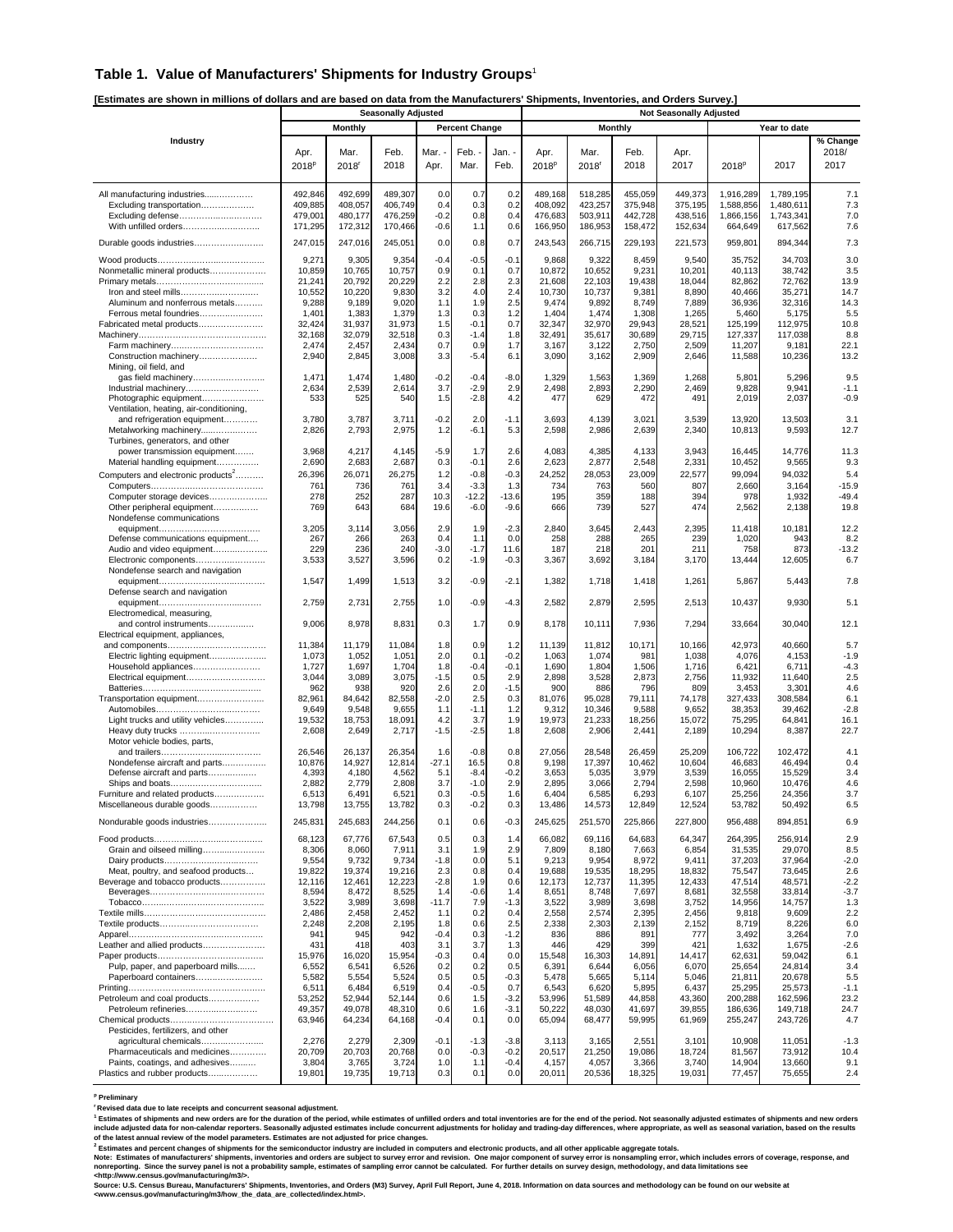#### **Table 2. Value of Manufacturers' New Orders for Industry Groups**<sup>1</sup>

**[Estimates are shown in millions of dollars and are based on data from the Manufacturers' Shipments, Inventories, and Orders Survey.]** 

|                                                                   |                           |                           | <b>Seasonally Adjusted</b> |                |                       |                | <b>Not Seasonally Adjusted</b> |                           |              |              |                   |              |                           |  |
|-------------------------------------------------------------------|---------------------------|---------------------------|----------------------------|----------------|-----------------------|----------------|--------------------------------|---------------------------|--------------|--------------|-------------------|--------------|---------------------------|--|
|                                                                   |                           | <b>Monthly</b>            |                            |                | <b>Percent Change</b> |                |                                | <b>Monthly</b>            |              |              |                   | Year to date |                           |  |
| Industry                                                          | Apr.<br>2018 <sup>p</sup> | Mar.<br>2018 <sup>r</sup> | Feb.<br>2018               | Mar. -<br>Apr. | Feb. -<br>Mar.        | Jan. -<br>Feb. | Apr.<br>2018 <sup>p</sup>      | Mar.<br>2018 <sup>r</sup> | Feb.<br>2018 | Apr.<br>2017 | 2018 <sup>p</sup> | 2017         | % Change<br>2018/<br>2017 |  |
| All manufacturing industries <sup>2</sup>                         | 494,448                   | 498,443                   | 490,295                    | $-0.8$         | 1.7                   | 2.0            | 489,344                        | 529,870                   | 458,838      | 447,430      | 1,925,665         | 1,778,538    | 8.3                       |  |
| Excluding transportation <sup>2</sup>                             | 407,280                   | 405,746                   | 403,564                    | 0.4            | 0.5                   | 0.3            | 407,409                        | 424,101                   | 377,277      | 374,907      | 1,590,152         | 1,481,853    | 7.3                       |  |
| Excluding defense <sup>2</sup>                                    | 481,719                   | 486,024                   | 474,705                    | $-0.9$         | 2.4                   | 0.9            | 477,755                        | 513,364                   | 445,195      | 435,182      | 1,875,869         | 1,735,349    | 8.1                       |  |
| With unfilled orders <sup>2</sup>                                 | 176,671                   | 181,891                   | 175,517                    | $-2.9$         | 3.6                   | 6.0            | 170,755                        | 201,910                   | 165,720      | 154,343      | 689,372           | 622,898      | 10.7                      |  |
| Durable goods industries <sup>2</sup>                             | 248,617                   | 252,760                   | 246,039                    | $-1.6$         | 2.7                   | 4.5            | 243,719                        | 278,300                   | 232,972      | 219,630      | 969.177           | 883,687      | 9.7                       |  |
|                                                                   | 21,708                    | 21,415                    | 20,455                     | 1.4            | 4.7                   | 3.6            | 22,221                         | 22,966                    | 20,441       | 18,339       | 85,854            | 74,466       | 15.3                      |  |
| Iron and steel mills                                              | 10,945                    | 10,702                    | 10,195                     | 2.3            | 5.0                   | 4.5            | 11,230                         | 11,453                    | 10,182       | 8,876        | 43,152            | 36,074       | 19.6                      |  |
| Aluminum and nonferrous metals                                    | 9,354                     | 9,327                     | 8,908                      | 0.3            | 4.7                   | 3.1            | 9,584                          | 10,047                    | 8,935        | 8,206        | 37,163            | 33,101       | 12.3                      |  |
| Ferrous metal foundries                                           | 1.409                     | 1,386                     | 1,352                      | 1.7            | 2.5                   | 0.6            | 1.407                          | 1,466                     | 1,324        | 1,257        | 5,539             | 5,291        | 4.7                       |  |
| Fabricated metal products                                         | 33,379                    | 32,775                    | 32,344                     | 1.8            | 1.3                   | 0.4            | 34,038                         | 34,818                    | 31,367       | 29,666       | 131,522           | 117,693      | 11.8                      |  |
|                                                                   | 31,687                    | 31,903                    | 32,939                     | $-0.7$         | $-3.1$                | 3.3            | 32,337                         | 35,436                    | 32,048       | 31,102       | 130,362           | 122,134      | 6.7                       |  |
| Construction machinery<br>Mining, oil field, and                  | 2,766                     | 2,771                     | 3,078                      | $-0.2$         | $-10.0$               | 8.0            | 2,878                          | 3,156                     | 3,127        | 2,911        | 12,012            | 11,326       | 6.1                       |  |
| gas field machinery                                               | 1,357                     | 1,535                     | 1,444                      | $-11.6$        | 6.3                   | $-8.5$         | 1,125                          | 1,598                     | 1,462        | 1,265        | 5,740             | 5,379        | 6.7                       |  |
| Industrial machinery                                              | 2,383                     | 2,649                     | 2,626                      | $-10.0$        | 0.9                   | 9.7            | 2,408                          | 3,075                     | 2,305        | 2,441        | 10,119            | 10,294       | $-1.7$                    |  |
| Photographic equipment<br>Ventilation, heating, air-conditioning, | 476                       | 494                       | 519                        | $-3.6$         | $-4.8$                | 5.1            | 396                            | 547                       | 456          | 502          | 1,855             | 2,062        | $-10.0$                   |  |
| and refrigeration equipment                                       | 3,749                     | 3,734                     | 3,763                      | 0.4            | $-0.8$                | $-0.5$         | 3,694                          | 4,192                     | 3,158        | 3,555        | 14.345            | 14.024       | 2.3                       |  |
| Metalworking machinery                                            | 2,789                     | 2,670                     | 3,180                      | 4.5            | $-16.0$               | 9.0            | 2,752                          | 2,776                     | 3,013        | 2,734        | 11,375            | 9,918        | 14.7                      |  |
| Turbines, generators, and other                                   |                           |                           |                            |                |                       |                |                                |                           |              |              |                   |              |                           |  |
| power transmission equipment                                      | 3.845                     | 4.177                     | 4.124                      | -7.9           | 1.3                   | 3.7            | 3.983                          | 4.205                     | 4.062        | 3.937        | 16.122            | 14.930       | 8.0                       |  |
| Material handling equipment                                       | 2,793                     | 2.757                     | 2.695                      | 1.3            | 2.3                   | 3.1            | 2.688                          | 2.997                     | 2.743        | 2.340        | 10.947            | 10.251       | 6.8                       |  |
| Computers and electronic products <sup>2</sup>                    | 22,767                    | 22,513                    | 22,187                     | 1.1            | 1.5                   | $-1.1$         | 21,021                         | 25,805                    | 20,072       | 19,279       | 86,255            | 80,991       | 6.5                       |  |
| Nondefense communications                                         | 765                       | 826                       | 782                        | $-7.4$         | 5.6                   | 3.2            | 738                            | 853                       | 581          | 826          | 2,782             | 3,246        | $-14.3$                   |  |
|                                                                   | 3,193                     | 3,100                     | 3.074                      | 3.0            | 0.8                   | $-4.7$         | 2,988                          | 3,725                     | 3,003        | 2.774        | 12.346            | 11.828       | 4.4                       |  |
| Defense communications equipment                                  | 252                       | 257                       | 265                        | $-1.9$         | $-3.0$                | $-3.3$         | 253                            | 328                       | 272          | 231          | 1,058             | 985          | 7.4                       |  |
| Electronic components                                             | 3,568                     | 3,587                     | 3,677                      | $-0.5$         | $-2.4$                | $-0.9$         | 3,514                          | 3,592                     | 3,413        | 3,351        | 14,058            | 13,060       | 7.6                       |  |
| Nondefense search and navigation                                  |                           |                           |                            |                |                       |                |                                |                           |              |              |                   |              |                           |  |
| Defense search and navigation                                     | 1,621                     | 1,606                     | 1,513                      | 0.9            | 6.1                   | $-0.5$         | 1,566                          | 1,793                     | 1,419        | 1,443        | 6,211             | 5,820        | 6.7                       |  |
|                                                                   | 2,679                     | 2,848                     | 2,580                      | $-5.9$         | 10.4                  | $-0.9$         | 2,536                          | 3,506                     | 2,397        | 2,312        | 10,478            | 9,923        | 5.6                       |  |
| Electromedical, measuring,                                        |                           |                           |                            |                |                       |                |                                |                           |              |              |                   |              |                           |  |
| and control instruments                                           | 9,145                     | 8,904                     | 8,859                      | 2.7            | 0.5                   | 0.3            | 8,144                          | 10,423                    | 7,848        | 7,096        | 34,085            | 30,396       | 12.1                      |  |
| Electrical equipment, appliances,                                 |                           |                           |                            |                |                       |                |                                |                           |              |              |                   |              |                           |  |
|                                                                   | 11,486                    | 11,279                    | 11,004                     | 1.8            | 2.5                   | 2.6            | 11,267                         | 12,023                    | 10,429       | 10,088       | 43,778            | 41,816       | 4.7                       |  |
| Electric lighting equipment                                       | 1,075                     | 1,056                     | 1,047                      | 1.8            | 0.9                   | $-1.5$         | 1,073                          | 1,087                     | 994          | 1,071        | 4,162             | 4,267        | $-2.5$                    |  |
| Household appliances                                              | 1,709                     | 1,790                     | 1,710                      | $-4.5$         | 4.7                   | $-2.1$         | 1,699                          | 1,957                     | 1,409        | 1,753        | 6,624             | 6,774        | $-2.2$                    |  |
| Electrical equipment                                              | 3,033                     | 3,028                     | 3,038                      | 0.2            | $-0.3$                | 5.8            | 2,960                          | 3,406                     | 2,931        | 2,756        | 11,935            | 11,929       | 0.1                       |  |
| Transportation equipment<br>Motor vehicle bodies, parts,          | 87,168                    | 92,697                    | 86,731                     | $-6.0$         | 6.9                   | 10.8           | 81,935                         | 105,769                   | 81,561       | 72,523       | 335,513           | 296,685      | 13.1                      |  |
|                                                                   | 26,665                    | 26,390                    | 26,559                     | 1.0            | $-0.6$                | 1.8            | 26,676                         | 28,817                    | 27,306       | 25,093       | 107,293           | 103,536      | 3.6                       |  |
| Nondefense aircraft and parts                                     | 16,234                    | 22,845                    | 14,211                     | $-28.9$        | 60.8                  | 14.5           | 11,502                         | 26,361                    | 10,707       | 7,410        | 55,216            | 36,538       | 51.1                      |  |
| Defense aircraft and parts                                        | 3,854                     | 3,581                     | 3,881                      | 7.6            | $-7.7$                | 43.0           | 3,418                          | 4,746                     | 2,590        | 5,464        | 13,493            | 18,748       | $-28.0$                   |  |
|                                                                   | 2,685                     | 2,839                     | 6,164                      | $-5.4$         | $-53.9$               | 563.5          | 2,595                          | 3,503                     | 6,226        | 2,971        | 13,383            | 6,388        | 109.5                     |  |
| Furniture and related products                                    | 6,487                     | 6,348                     | 6,488                      | 2.2            | $-2.2$                | 1.1            | 6,667                          | 6,931                     | 6,517        | 6,361        | 26,236            | 25,950       | 1.1                       |  |
| Nondurable goods industries                                       | 245.831                   | 245,683                   | 244.256                    | 0.1            | 0.6                   | $-0.3$         | 245,625                        | 251,570                   | 225,866      | 227,800      | 956.488           | 894.851      | 6.9                       |  |

**p Preliminary** 

**r Revised data due to late receipts and concurrent seasonal adjustment.** 

<sup>1</sup> Estimates of shipments and new orders are for the duration of the period, while estimates of unfilled orders and total inventories are for the end of the period. Not seasonally adjusted estimates of shipments **and new orders include adjusted data for non-calendar reporters. Seasonally adjusted estimates include concurrent adjustments for holiday and trading-day differences, where appropriate, as well as seasonal variation, based on the results of the latest annual review of the model parameters. Estimates are not adjusted for price changes. 2**

ʹ Data on new orders are not available for the semiconductor industry. Estimates and percent changes for new orders exclude semiconductor industry data.<br>Note: Estimates of manufacturers' shipments, inventories are sub

≺http://www.census.gov/manufacturing/m3/>.<br>Source: U.S. Census Bureau, Manufacturers' Shipments, Inventories, and Orders (M3) Survey, April Full Report, June 4, 2018. Information on data sources and methodology can be fou **<www.census.gov/manufacturing/m3/how\_the\_data\_are\_collected/index.html>.**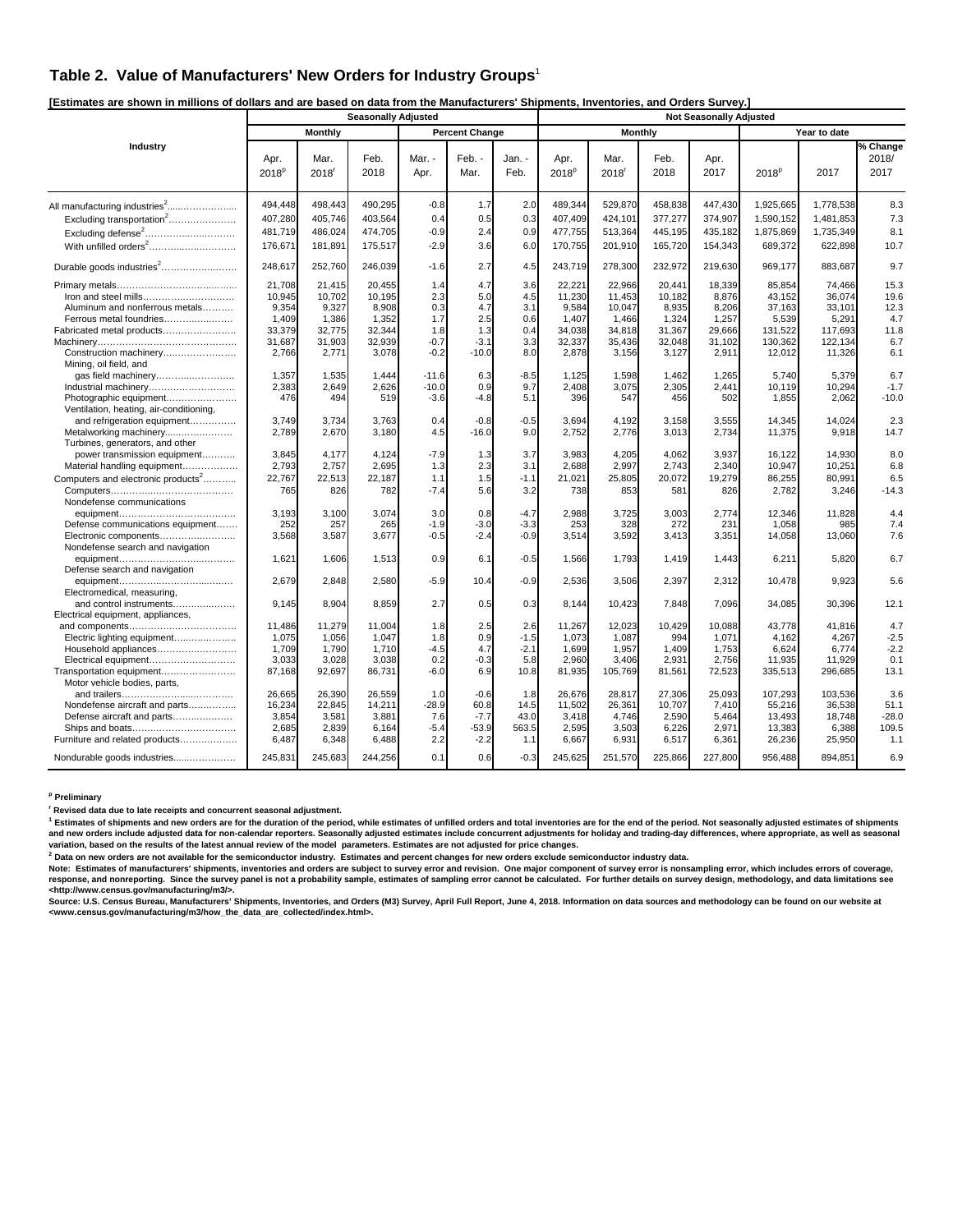#### **Table 3. Value of Manufacturers' Unfilled Orders for Industry Groups**<sup>1</sup>

| [Estimates are shown in millions of dollars and are based on data from the Manufacturers' Shipments, Inventories, and Orders Survey.] |
|---------------------------------------------------------------------------------------------------------------------------------------|
|---------------------------------------------------------------------------------------------------------------------------------------|

|                                                                                                                                          |                                                                   |                                                                   | <b>Seasonally Adjusted</b>                                        |                                                     |                                                     |                                                     |                                                                   |                                                                   | <b>Not Seasonally Adjusted</b>                                    |                                                                   |                                                     |
|------------------------------------------------------------------------------------------------------------------------------------------|-------------------------------------------------------------------|-------------------------------------------------------------------|-------------------------------------------------------------------|-----------------------------------------------------|-----------------------------------------------------|-----------------------------------------------------|-------------------------------------------------------------------|-------------------------------------------------------------------|-------------------------------------------------------------------|-------------------------------------------------------------------|-----------------------------------------------------|
|                                                                                                                                          |                                                                   | Monthly                                                           |                                                                   |                                                     | <b>Percent Change</b>                               |                                                     |                                                                   |                                                                   | <b>Monthly</b>                                                    |                                                                   | % Change                                            |
| Industry                                                                                                                                 | Apr.<br>2018 <sup>p</sup>                                         | Mar.<br>2018 <sup>r</sup>                                         | Feb.<br>2018                                                      | Mar. -<br>Apr.                                      | Feb. -<br>Mar.                                      | Jan. -<br>Feb.                                      | Apr.<br>2018 <sup>p</sup>                                         | Mar.<br>2018 <sup>r</sup>                                         | Feb.<br>2018                                                      | Apr.<br>2017                                                      | April<br>2018/<br>2017                              |
| All manufacturing industries <sup>2</sup><br>Excluding transportation <sup>2</sup>                                                       | 1,153,145<br>357,041                                              | 1,147,769<br>355,872                                              | 1,138,190<br>354,348                                              | 0.5<br>0.3                                          | 0.8<br>0.4                                          | 0.4<br>0.2                                          | 1,161,135<br>363,216                                              | 1,157,330<br>360,270                                              | 1,142,373<br>356,054                                              | 1,120,003<br>346,919                                              | 3.7<br>4.7                                          |
| Excluding defense <sup>2</sup>                                                                                                           | 975,251                                                           | 968,759                                                           | 959,077                                                           | 0.7                                                 | 1.0                                                 | 0.3                                                 | 981,291                                                           | 976,590                                                           | 963,765                                                           | 939,705                                                           | 4.4                                                 |
| Durable goods industries <sup>2</sup>                                                                                                    | 1,153,145                                                         | 1,147,769                                                         | 1,138,190                                                         | 0.5                                                 | 0.8                                                 | 0.4                                                 | 1,161,135                                                         | 1,157,330                                                         | 1,142,373                                                         | 1,120,003                                                         | 3.7                                                 |
| Iron and steel mills<br>Aluminum and nonferrous metals<br>Ferrous metal foundries<br>Fabricated metal products<br>Construction machinery | 29.622<br>16,078<br>10,371<br>3,173<br>82,357<br>102,978<br>6,045 | 29,155<br>15,685<br>10,305<br>3,165<br>81,402<br>103,459<br>6,219 | 28.532<br>15,203<br>10,167<br>3,162<br>80,564<br>103,635<br>6,293 | 1.6<br>2.5<br>0.6<br>0.3<br>1.2<br>$-0.5$<br>$-2.8$ | 2.2<br>3.2<br>1.4<br>0.1<br>1.0<br>$-0.2$<br>$-1.2$ | 0.8<br>2.5<br>$-1.1$<br>$-0.8$<br>0.5<br>0.4<br>1.1 | 30.870<br>16.904<br>10,733<br>3,233<br>83,697<br>104,362<br>6,422 | 30,257<br>16,404<br>10,623<br>3,230<br>82,006<br>104,516<br>6,634 | 29.394<br>15,688<br>10,468<br>3,238<br>80,158<br>104,697<br>6,640 | 27.579<br>13.657<br>10,942<br>2,980<br>76,415<br>101,003<br>5,771 | 11.9<br>23.8<br>$-1.9$<br>8.5<br>9.5<br>3.3<br>11.3 |
| Mining, oil field, and<br>Industrial machinery<br>Photographic equipment<br>Ventilation, heating, air-conditioning,                      | 4,478<br>8,521<br>1,656                                           | 4,592<br>8,772<br>1,713                                           | 4,531<br>8,662<br>1,744                                           | $-2.5$<br>$-2.9$<br>$-3.3$                          | 1.3<br>1.3<br>$-1.8$                                | $-0.8$<br>0.1<br>$-1.2$                             | 4,478<br>8,757<br>1,666                                           | 4,682<br>8,847<br>1,747                                           | 4,647<br>8,665<br>1,829                                           | 4,589<br>8,843<br>1,720                                           | $-2.4$<br>$-1.0$<br>$-3.1$                          |
| and refrigeration equipment<br>Metalworking machinery<br>Turbines, generators, and other                                                 | 6,334<br>8,139                                                    | 6,365<br>8,176                                                    | 6,418<br>8,299                                                    | $-0.5$<br>$-0.5$                                    | $-0.8$<br>$-1.5$                                    | 0.8<br>2.5                                          | 6,536<br>8,327                                                    | 6,535<br>8,173                                                    | 6,482<br>8,383                                                    | 6.044<br>8,149                                                    | 8.1<br>2.2                                          |
| power transmission equipment<br>Material handling equipment<br>Computers and electronic products <sup>2</sup>                            | 29,589<br>11,780<br>113,716                                       | 29,712<br>11,677<br>113,571                                       | 29,752<br>11,603<br>113,294                                       | $-0.4$<br>0.9<br>0.1                                | $-0.1$<br>0.6<br>0.2                                | $-0.1$<br>0.1<br>0.0                                | 29,497<br>11,920<br>114,978                                       | 29,597<br>11,855<br>114,580                                       | 29,777<br>11,735<br>113,456                                       | 30,215<br>10,665<br>112,436                                       | $-2.4$<br>11.8<br>2.3                               |
| Nondefense communications                                                                                                                | 2,000                                                             | 1,996                                                             | 1,906                                                             | 0.2                                                 | 4.7                                                 | 1.1                                                 | 2,000                                                             | 1,996                                                             | 1,906                                                             | 1,661                                                             | 20.4                                                |
| Defense communications equipment<br>Electronic components<br>Nondefense search and navigation                                            | 24.047<br>1,455<br>12,251                                         | 24,059<br>1,470<br>12,216                                         | 24.073<br>1,479<br>12,156                                         | 0.0<br>$-1.0$<br>0.3                                | $-0.1$<br>$-0.6$<br>0.5                             | 0.1<br>0.1<br>0.7                                   | 24.557<br>1,468<br>12,436                                         | 24,409<br>1,473<br>12,289                                         | 24,329<br>1,433<br>12,389                                         | 22.694<br>1,395<br>11,567                                         | 8.2<br>5.2<br>7.5                                   |
| Defense search and navigation                                                                                                            | 19,420                                                            | 19,346                                                            | 19,239                                                            | 0.4                                                 | 0.6                                                 | 0.0                                                 | 19,417                                                            | 19,233                                                            | 19,158                                                            | 18,861                                                            | 2.9                                                 |
| Electromedical, measuring,<br>and control instruments                                                                                    | 26,849<br>27,694                                                  | 26,929<br>27,555                                                  | 26,812<br>27,629                                                  | $-0.3$<br>0.5                                       | 0.4<br>$-0.3$                                       | $-0.6$<br>0.1                                       | 27,246<br>27,854                                                  | 27,292<br>27,888                                                  | 26,665<br>27,576                                                  | 28,710<br>27,548                                                  | $-5.1$<br>1.1                                       |
| Electrical equipment, appliances,                                                                                                        | 19.338                                                            | 19,236                                                            | 19.136                                                            | 0.5                                                 | 0.5                                                 | $-0.4$                                              | 19.837                                                            | 19.709                                                            | 19.498                                                            | 19.804                                                            | 0.2                                                 |
| Electric lighting equipment<br>Household appliances<br>Electrical equipment<br>Transportation equipment                                  | 1,416<br>1,335<br>7,724<br>796,104                                | 1,414<br>1,353<br>7,735<br>791,897                                | 1.410<br>1,260<br>7,796<br>783,842                                | 0.1<br>$-1.3$<br>$-0.1$<br>0.5                      | 0.3<br>7.4<br>$-0.8$<br>1.0                         | $-0.3$<br>0.5<br>$-0.5$<br>0.5                      | 1,431<br>1,387<br>7,838<br>797,919                                | 1,421<br>1,378<br>7,776<br>797,060                                | 1.408<br>1,225<br>7,898<br>786,319                                | 1,348<br>1,156<br>8,100<br>773,084                                | 6.2<br>20.0<br>$-3.2$<br>3.2                        |
| Motor vehicle bodies, parts,<br>Nondefense aircraft and parts<br>Defense aircraft and parts<br>Furniture and related products            | 26,773<br>601,713<br>69,111<br>29,064<br>8,417                    | 26,654<br>596,355<br>69,650<br>29,261<br>8,443                    | 26,401<br>588,437<br>70,249<br>29,201<br>8,586                    | 0.4<br>0.9<br>$-0.8$<br>$-0.7$<br>$-0.3$            | 1.0<br>1.3<br>$-0.9$<br>0.2<br>$-1.7$               | 0.8<br>0.2<br>$-1.0$<br>13.0<br>$-0.4$              | 27,078<br>601,643<br>69,932<br>29.477<br>8,859                    | 27,458<br>599,339<br>70,167<br>29,777<br>8.596                    | 27,189<br>590,375<br>70,456<br>29,340<br>8,250                    | 25,546<br>577,756<br>75,015<br>25,140<br>9,085                    | 6.0<br>4.1<br>$-6.8$<br>17.3<br>$-2.5$              |

#### **p Preliminary**

**r Revised data due to late receipts and concurrent seasonal adjustment.** 

<sup>1</sup> Estimates of shipments and new orders are for the duration of the period, while estimates of unfilled orders and total inventories are for the end of the period. Not seasonally adjusted estimates of shipments and new orders include adjusted data for non-calendar reporters. Seasonally adjusted estimates include concurrent adjustments for holiday and trading-day differences, where appropriate,<br>as well as seasonal vari

 **Data on unfilled orders are not available for the semiconductor industry. Estimates and percent changes for unfilled orders exclude semiconductor industry data.** 

Note: Estimates of manufacturers' shipments, inventories and orders are subject to survey error and revision. One major component of survey error is nonsampling error, which includes errors of<br>coverage, response, and nonre **data limitations see <http://www.census.gov/manufacturing/m3/>.** 

Source: U.S. Census Bureau, Manufacturers' Shipments, Inventories, and Orders (M3) Survey, April Full Report, June 4, 2018. Information on data sources and methodology can be found on our<br>website at ⊲www.census.gov/manufa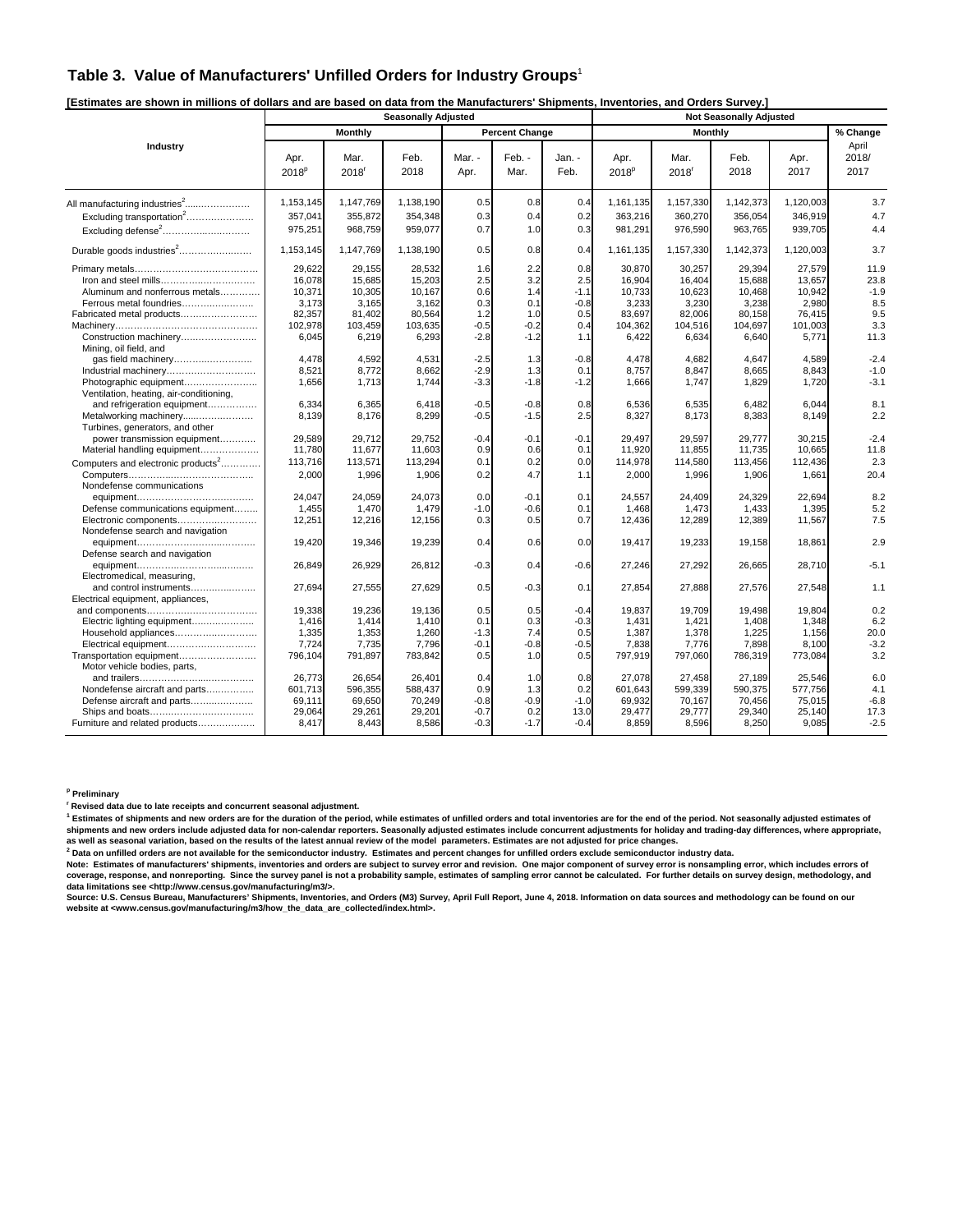#### **Table 4. Value of Manufacturers' Inventories for Industry Groups**<sup>1</sup>

**[Estimates are shown in millions of dollars and are based on data from the Manufacturers' Shipments, Inventories, and Orders Survey.]** 

|                                                                               |                    |                    | <b>Seasonally Adjusted</b> |                |                       | L'Orinales ale Shown in minons of donals and ale based on data hom the manufacturers "omphiems, inventones, and Orders Ourvey<br><b>Not Seasonally Adjusted</b> |                           |                             |                    |                    |                        |  |
|-------------------------------------------------------------------------------|--------------------|--------------------|----------------------------|----------------|-----------------------|-----------------------------------------------------------------------------------------------------------------------------------------------------------------|---------------------------|-----------------------------|--------------------|--------------------|------------------------|--|
|                                                                               |                    | <b>Monthly</b>     |                            |                | <b>Percent Change</b> |                                                                                                                                                                 |                           | Monthly                     |                    |                    | % Change               |  |
| Industry                                                                      | Apr.<br>$2018^p$   | Mar.<br>2018       | Feb.<br>2018               | Mar. -<br>Apr. | Feb. -<br>Mar.        | Jan. -<br>Feb.                                                                                                                                                  | Apr.<br>2018 <sup>p</sup> | Mar.<br>$2018$ <sup>r</sup> | Feb.<br>2018       | Apr.<br>2017       | April<br>2018/<br>2017 |  |
|                                                                               |                    |                    |                            |                |                       |                                                                                                                                                                 |                           |                             |                    |                    |                        |  |
| All manufacturing industries                                                  | 666,867            | 664,712            | 663.710                    | 0.3            | 0.2                   | 0.3                                                                                                                                                             | 670,203                   | 663,752                     | 667,814            | 639,170            | 4.9                    |  |
| Excluding transportation                                                      | 538,360            | 536,595            | 534,999                    | 0.3            | 0.3                   | 0.3                                                                                                                                                             | 540,774                   | 535,630                     | 537,472            | 513,703            | 5.3                    |  |
| Excluding defense<br>With unfilled orders                                     | 640,218<br>326,948 | 637,762<br>325,827 | 636,805<br>325,277         | 0.4<br>0.3     | 0.2<br>0.2            | 0.4<br>0.5                                                                                                                                                      | 643,501<br>328,738        | 636,825<br>324,901          | 640,869<br>327,407 | 612,748<br>313,005 | 5.0<br>5.0             |  |
|                                                                               |                    |                    |                            |                |                       |                                                                                                                                                                 |                           |                             |                    |                    |                        |  |
| Durable goods industries                                                      | 401,852            | 400,538            | 399,816                    | 0.3            | 0.2                   | 0.5                                                                                                                                                             | 403,974                   | 399,879                     | 403,399            | 384,975            | 4.9                    |  |
|                                                                               | 12,132             | 12,100             | 12,048                     | 0.3            | 0.4                   | 1.0                                                                                                                                                             | 12,066                    | 12,380                      | 12,455             | 11,497             | 4.9                    |  |
| Nonmetallic mineral products                                                  | 14,065             | 14,061             | 13,961                     | 0.0            | 0.7                   | $-0.2$                                                                                                                                                          | 14,363                    | 14,383                      | 14,233             | 13,757             | 4.4                    |  |
| Iron and steel mills                                                          | 34,196<br>19,193   | 34,056<br>19,185   | 33,725<br>19,067           | 0.4<br>0.0     | 1.0<br>0.6            | 0.3<br>$-0.1$                                                                                                                                                   | 34,179<br>19,016          | 33,839<br>19,012            | 33,767<br>19,060   | 31,804<br>17,754   | 7.5<br>7.1             |  |
| Aluminum and nonferrous metals                                                | 13,047             | 12,920             | 12,711                     | 1.0            | 1.6                   | 0.9                                                                                                                                                             | 13,163                    | 12,858                      | 12,687             | 12,166             | 8.2                    |  |
| Ferrous metal foundries                                                       | 1,956              | 1,951              | 1,947                      | 0.3            | 0.2                   | $-0.6$                                                                                                                                                          | 2,000                     | 1,969                       | 2,020              | 1,884              | 6.2                    |  |
| Fabricated metal products                                                     | 52,027             | 51,592             | 51,228                     | 0.8            | 0.7                   | 0.6                                                                                                                                                             | 52,373                    | 51,711                      | 51,421             | 48,283             | 8.5                    |  |
|                                                                               | 67,862             | 67,751             | 67,310                     | 0.2            | 0.7                   | 0.6                                                                                                                                                             | 68,08'                    | 67,599                      | 67,913             | 64,715             | 5.2                    |  |
| Construction machinery                                                        | 3,629<br>5,524     | 3,627<br>5,531     | 3,608<br>5,541             | 0.1<br>$-0.1$  | 0.5<br>$-0.2$         | 1.4<br>1.2                                                                                                                                                      | 3,645<br>5,593            | 3,826<br>5,561              | 3,883<br>5,566     | 3,463<br>5,191     | 5.3<br>7.7             |  |
| Mining, oil field,                                                            |                    |                    |                            |                |                       |                                                                                                                                                                 |                           |                             |                    |                    |                        |  |
| and gas field machinery                                                       | 5,327              | 5,356              | 5,316                      | $-0.5$         | 0.8                   | $-1.1$                                                                                                                                                          | 5,378                     | 5,389                       | 5,402              | 5,740              | $-6.3$                 |  |
| Industrial machinery                                                          | 8,312              | 8,296              | 8,196                      | 0.2            | 1.2                   | 1.5                                                                                                                                                             | 8,171                     | 8,457                       | 8,270              | 7,582              | 7.8                    |  |
| Photographic equipment<br>Ventilation, heating, air-conditioning,             | 1,700              | 1,674              | 1,643                      | 1.6            | 1.9                   | 0.6                                                                                                                                                             | 1,659                     | 1,595                       | 1,676              | 1,552              | 6.9                    |  |
| and refrigeration equipment                                                   | 4,976              | 4,929              | 4,905                      | 1.0            | 0.5                   | 0.6                                                                                                                                                             | 5,228                     | 5,008                       | 4,998              | 5,325              | $-1.8$                 |  |
| Metalworking machinery                                                        | 5,826              | 5,776              | 5,833                      | 0.9            | $-1.0$                | $-0.3$                                                                                                                                                          | 5,805                     | 5,707                       | 5,841              | 5,598              | 3.7                    |  |
| Turbines, generators, and other                                               |                    |                    |                            |                |                       |                                                                                                                                                                 |                           |                             |                    |                    |                        |  |
| power transmission equipment                                                  | 9,517              | 9,755              | 9,607                      | $-2.4$         | 1.5                   | 1.1                                                                                                                                                             | 9,557                     | 9,475                       | 9,610              | 8,764              | 9.0                    |  |
| Material handling equipment<br>Computers and electronic products <sup>2</sup> | 5,619<br>43,304    | 5,575<br>43,211    | 5,566<br>43,269            | 0.8<br>0.2     | 0.2<br>$-0.1$         | 0.1<br>0.8                                                                                                                                                      | 5,586<br>43,588           | 5,470<br>42,643             | 5,467<br>43,694    | 4,988<br>41,831    | 12.0<br>4.2            |  |
|                                                                               | 1,502              | 1,534              | 1,565                      | $-2.1$         | $-2.0$                | $-0.7$                                                                                                                                                          | 1,465                     | 1,473                       | 1,615              | 1,461              | 0.3                    |  |
| Computer storage devices                                                      | 1,034              | 1,032              | 1,049                      | 0.2            | -1.6                  | 1.1                                                                                                                                                             | 1,006                     | 955                         | 1,114              | 1,068              | $-5.8$                 |  |
| Other peripheral equipment                                                    | 1,108              | 1,110              | 1,098                      | $-0.2$         | 1.1                   | $-0.6$                                                                                                                                                          | 1,139                     | 1,068                       | 1,112              | 1,150              | $-1.0$                 |  |
| Nondefense communications                                                     |                    |                    |                            |                |                       |                                                                                                                                                                 |                           |                             |                    |                    |                        |  |
| Defense communications equipment                                              | 4,721<br>664       | 4,609<br>662       | 4,638<br>660               | 2.4<br>0.3     | $-0.6$<br>0.3         | 0.1<br>0.9                                                                                                                                                      | 4,698<br>664              | 4,513<br>662                | 4,751<br>660       | 4,603<br>648       | 2.1<br>2.5             |  |
| Audio and video equipment                                                     | 583                | 586                | 565                        | $-0.5$         | 3.7                   | $-0.5$                                                                                                                                                          | 558                       | 536                         | 549                | 633                | $-11.8$                |  |
| Electronic components                                                         | 7,477              | 7,503              | 7,416                      | $-0.3$         | 1.2                   | 1.2                                                                                                                                                             | 7,688                     | 7,462                       | 7,440              | 7,266              | 5.8                    |  |
| Nondefense search and navigation                                              |                    |                    |                            |                |                       |                                                                                                                                                                 |                           |                             |                    |                    |                        |  |
|                                                                               | 2,575              | 2,581              | 2,572                      | $-0.2$         | 0.3                   | 0.2                                                                                                                                                             | 2,586                     | 2,549                       | 2,553              | 2,553              | 1.3                    |  |
| Defense search and navigation                                                 | 2,611              | 2,605              | 2,606                      | 0.2            | 0.0                   | 0.0                                                                                                                                                             | 2,666                     | 2,625                       | 2,639              | 2,592              | 2.9                    |  |
| Electromedical, measuring                                                     |                    |                    |                            |                |                       |                                                                                                                                                                 |                           |                             |                    |                    |                        |  |
| and control instruments                                                       | 15,193             | 15,205             | 15,181                     | $-0.1$         | 0.2                   | 0.8                                                                                                                                                             | 15,245                    | 15,038                      | 15,143             | 14,586             | 4.5                    |  |
| Electrical equipment, appliances,                                             |                    |                    |                            |                |                       |                                                                                                                                                                 |                           |                             |                    |                    |                        |  |
| Electric lighting equipment                                                   | 18,426<br>2,202    | 18,400<br>2,210    | 18,336<br>2,211            | 0.1<br>$-0.4$  | 0.3<br>0.0            | 0.4<br>0.5                                                                                                                                                      | 18,705<br>2,227           | 18,414<br>2,177             | 18,408<br>2,200    | 17,492<br>2,090    | 6.9<br>6.6             |  |
|                                                                               | 2,808              | 2,817              | 2,820                      | $-0.3$         | -0.1                  | 0.0                                                                                                                                                             | 2,866                     | 2,844                       | 2,876              | 2,707              | 5.9                    |  |
| Electrical equipment                                                          | 5,107              | 5,097              | 5,081                      | 0.2            | 0.3                   | 0.7                                                                                                                                                             | 5,215                     | 5,100                       | 5,133              | 4,834              | 7.9                    |  |
|                                                                               | 1,844              | 1,855              | 1,858                      | $-0.6$         | $-0.2$                | 0.7                                                                                                                                                             | 1,853                     | 1,825                       | 1,792              | 1,820              | 1.8                    |  |
| Transportation equipment                                                      | 128,507<br>3,840   | 128,117<br>3,918   | 128,711<br>3,973           | 0.3<br>$-2.0$  | $-0.5$<br>$-1.4$      | 0.6<br>2.4                                                                                                                                                      | 129,429<br>3,918          | 128,122<br>3,975            | 130,342<br>4,082   | 125,467<br>3,801   | 3.2<br>3.1             |  |
| Light trucks and utility vehicles                                             | 4,452              | 4,414              | 4,402                      | 0.9            | 0.3                   | 1.3                                                                                                                                                             | 4,394                     | 4,251                       | 4,447              | 3,916              | 12.2                   |  |
| Heavy duty trucks                                                             | 2,064              | 2,013              | 1,928                      | 2.5            | 4.4                   | 2.4                                                                                                                                                             | 2,121                     | 2,029                       | 1,990              | 1,979              | 7.2                    |  |
| Motor vehicle bodies, parts,                                                  |                    |                    |                            |                |                       |                                                                                                                                                                 |                           |                             |                    |                    |                        |  |
| Nondefense aircraft and parts                                                 | 25,213<br>65,638   | 25,326<br>64,913   | 25,227<br>65,673           | $-0.4$<br>1.1  | 0.4<br>-1.2           | $-0.3$<br>0.9                                                                                                                                                   | 25,164<br>66,556          | 25,378<br>65,098            | 25,459<br>66,847   | 23,479<br>65,146   | 7.2<br>2.2             |  |
| Defense aircraft and parts                                                    | 12,734             | 12,910             | 12,902                     | $-1.4$         | 0.1                   | 0.1                                                                                                                                                             | 12,748                    | 12,818                      | 12,906             | 12,655             | 0.7                    |  |
|                                                                               | 2,905              | 2,918              | 2,974                      | $-0.4$         | $-1.9$                | 0.7                                                                                                                                                             | 2,917                     | 2,963                       | 2,978              | 3,087              | $-5.5$                 |  |
| Furniture and related products                                                | 7,932              | 7,936              | 7,961                      | $-0.1$         | $-0.3$                | 0.5                                                                                                                                                             | 7,838                     | 7,775                       | 7,880              | 7,382              | 6.2                    |  |
| Miscellaneous durable goods                                                   | 23,401             | 23,314             | 23,267                     | 0.4            | 0.2                   | 0.2                                                                                                                                                             | 23,352                    | 23,013                      | 23,286             | 22,747             | 2.7                    |  |
| Nondurable goods industries                                                   | 265,015            | 264,174            | 263,894                    | 0.3            | 0.1                   | 0.0                                                                                                                                                             | 266,229                   | 263,873                     | 264,415            | 254,195            | 4.7                    |  |
|                                                                               | 54,846             | 54,882             | 54,844                     | $-0.1$         | 0.1                   | 0.7                                                                                                                                                             | 53,611                    | 53,707                      | 54,519             | 53,111             | 0.9                    |  |
| Grain and oilseed milling                                                     | 5,527              | 5,454              | 5,418                      | 1.3            | 0.7                   | 1.3                                                                                                                                                             | 5,419                     | 5,405                       | 5,568              | 5,484              | $-1.2$                 |  |
|                                                                               | 7,525              | 7,532              | 7,497                      | $-0.1$         | 0.5                   | $-1.1$                                                                                                                                                          | 7,721                     | 7,536                       | 7,448              | 7,955              | $-2.9$                 |  |
| Meat, poultry, and seafood products                                           | 9,303<br>24,715    | 9,369<br>24,621    | 9,413<br>24,595            | $-0.7$<br>0.4  | $-0.5$<br>0.1         | 2.3<br>0.8                                                                                                                                                      | 9,200<br>24,926           | 9,417<br>24,754             | 9,415<br>24,923    | 8,874<br>24,279    | 3.7<br>2.7             |  |
| Beverage and tobacco products                                                 | 19,975             | 19,901             | 19,861                     | 0.4            | 0.2                   | 0.9                                                                                                                                                             | 20,220                    | 19,968                      | 19,974             | 19,622             | 3.0                    |  |
|                                                                               | 4,740              | 4,720              | 4,734                      | 0.4            | $-0.3$                | 0.3                                                                                                                                                             | 4,706                     | 4,786                       | 4,949              | 4,657              | 1.1                    |  |
|                                                                               | 3,183              | 3,192              | 3,190                      | $-0.3$         | 0.1                   | 0.0                                                                                                                                                             | 3,196                     | 3,182                       | 3,191              | 3,091              | 3.4                    |  |
|                                                                               | 3,403              | 3,417              | 3,406                      | $-0.4$         | 0.3                   | 0.4                                                                                                                                                             | 3,420                     | 3,434                       | 3,444              | 3,353              | 2.0                    |  |
| Leather and allied products                                                   | 1,895<br>777       | 1,913<br>773       | 1,919<br>769               | $-0.9$<br>0.5  | $-0.3$<br>0.5         | 0.5<br>0.0                                                                                                                                                      | 1,865<br>78'              | 1,875<br>756                | 1,908<br>755       | 1,877<br>777       | $-0.6$<br>0.5          |  |
|                                                                               | 15,815             | 15,827             | 15,828                     | $-0.1$         | 0.0                   | $-0.1$                                                                                                                                                          | 15,877                    | 15,941                      | 15,981             | 15,728             | 0.9                    |  |
| Pulp, paper, and paperboard mills                                             | 6,483              | 6,527              | 6,516                      | $-0.7$         | 0.2                   | $-0.2$                                                                                                                                                          | 6,535                     | 6,608                       | 6,607              | 6,659              | $-1.9$                 |  |
|                                                                               | 4,957              | 4,960              | 4,955                      | $-0.1$         | 0.1                   | 0.3                                                                                                                                                             | 4,961                     | 4,998                       | 5,015              | 4,701              | 5.5                    |  |
| Petroleum and coal products                                                   | 5,408<br>41,212    | 5,429<br>40,820    | 5,415<br>40,830            | $-0.4$<br>1.0  | 0.3<br>0.0            | $-0.2$<br>$-0.3$                                                                                                                                                | 5,439<br>41,894           | 5,416<br>39,989             | 5,388<br>40,034    | 5,444<br>34,952    | $-0.1$<br>19.9         |  |
| Petroleum refineries                                                          | 35,908             | 35,599             | 35,837                     | 0.9            | $-0.7$                | $-0.4$                                                                                                                                                          | 36,544                    | 34,783                      | 34,943             | 30,118             | 21.3                   |  |
|                                                                               | 87,766             | 87,362             | 87,232                     | 0.5            | 0.1                   | $-0.3$                                                                                                                                                          | 88,806                    | 88,471                      | 87,957             | 86,268             | 2.9                    |  |
| Pesticides, fertilizers, and other                                            |                    |                    |                            |                |                       |                                                                                                                                                                 |                           |                             |                    |                    |                        |  |
| agricultural chemicals                                                        | 4,720              | 4,603              | 4,496                      | 2.5            | 2.4                   | 2.5                                                                                                                                                             | 4,870                     | 4,911                       | 4,938              | 4,842              | 0.6                    |  |
| Pharmaceuticals and medicines<br>Paints, coatings, and adhesives              | 35,820<br>3,864    | 35,457<br>3,849    | 35,301<br>3,830            | 1.0<br>0.4     | 0.4<br>0.5            | $-1.0$<br>$-0.3$                                                                                                                                                | 36,218<br>4,006           | 35,889<br>3,959             | 35,309<br>3,921    | 35,101<br>3,746    | 3.2<br>6.9             |  |
| Plastics and rubber products                                                  | 25,995             | 25,938             | 25,866                     | 0.2            | 0.3                   | $-0.2$                                                                                                                                                          | 26,414                    | 26,348                      | 26,315             | 25,315             | 4.3                    |  |

**p Preliminary r Revised data due to late receipts and concurrent seasonal adjustment.** 

<sup>1</sup> Estimates of shipments and new orders are for the duration of the period, while estimates of unfilled orders and total inventories are for the end of the period. Not seasonally adjusted estimates of shipments and new<br>o

<sup>2</sup> Estimates of inventories for the semiconductor industry data are included in computers and electronic products, and all other applicable aggregate totals.<br>Note: Estimates of manufacturers' shipments, inventories and or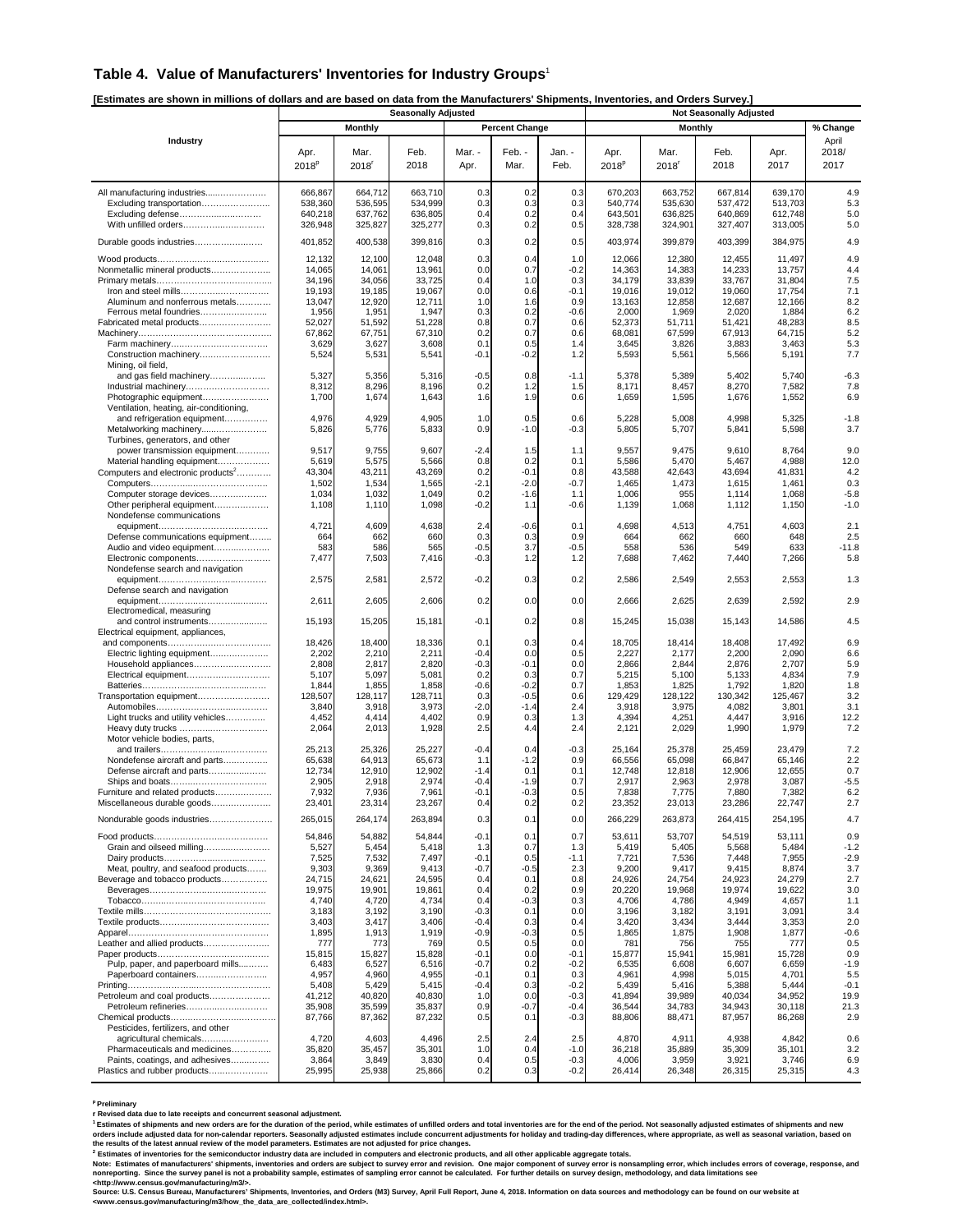#### **Table 5. Value of Manufacturers' Shipments, New Orders, Unfilled Orders, and Total Inventories for**  Topical Series<sup>1, 2</sup>

**[Estimates are shown in millions of dollars and are based on data from the Manufacturers' Shipments, Inventories, and Orders Survey.]** 

|                                           |                           |              | <b>Seasonally Adjusted</b> |                |                       |              | <b>Not Seasonally Adjusted</b> |                           |              |              |                   |              |                                        |
|-------------------------------------------|---------------------------|--------------|----------------------------|----------------|-----------------------|--------------|--------------------------------|---------------------------|--------------|--------------|-------------------|--------------|----------------------------------------|
|                                           |                           | Monthly      |                            |                | <b>Percent Change</b> |              |                                | Monthly                   |              |              |                   | Year to date |                                        |
| Industry                                  | Apr.<br>2018 <sup>p</sup> | Mar.<br>2018 | Feb.<br>2018               | Mar. -<br>Apr. | Feb.<br>Mar.          | Jan.<br>Feb. | Apr.<br>2018 <sup>p</sup>      | Mar.<br>2018 <sup>r</sup> | Feb.<br>2018 | Apr.<br>2017 | 2018 <sup>p</sup> | 2017         | % Change <sup>6</sup><br>2018/<br>2017 |
| <b>SHIPMENTS</b>                          |                           |              |                            |                |                       |              |                                |                           |              |              |                   |              |                                        |
| All manufacturing industries              | 492,846                   | 492,699      | 489,307                    | 0.0            | 0.7                   | 0.2          | 489,168                        | 518,285                   | 455,059      | 449,373      | 1,916,289         | 1,789,195    | 7.1                                    |
| Construction materials and supplies       | 50,723                    | 50,411       | 50,087                     | 0.6            | 0.6                   | 0.0          | 51,612                         | 50,913                    | 44,565       | 47,644       | 191,513           | 180,848      | 5.9                                    |
| Information technology                    | 24,200                    | 23,637       | 23,490                     | 2.4            | 0.6                   | $-0.6$       | 22,321                         | 26,138                    | 20,843       | 20,093       | 89,413            | 82,326       | 8.6                                    |
| Computers and related products            | 1,808                     | 1,63'        | 1,732                      | 10.9           | $-5.8$                | $-5.9$       | 1,595                          | 1,861                     | 1,275        | 1,675        | 6,200             | 7,234        | $-14.3$                                |
| Motor vehicle and parts                   | 58,335                    | 57,087       | 56,817                     | 2.2            | 0.5                   | 1.3          | 58,949                         | 63,033                    | 56,744       | 52,122       | 230,664           | 215,162      | 7.2                                    |
|                                           | 86,090                    | 88,306       | 86,524                     | $-2.5$         | 2.1                   | 0.1          | 81,896                         | 97,981                    | 78,801       | 75,383       | 332,963           | 307,094      | 8.4                                    |
| Nondefense capital goods <sup>3</sup>     | 74.067                    | 77.654       | 75.648                     | $-4.6$         | 2.7                   | 1.0          | 70.819                         | 85.881                    | 68.309       | 66.107       | 290.029           | 268.846      | 7.9                                    |
| Excluding aircraft                        | 67,299                    | 66,728       | 67,199                     | 0.9            | $-0.7$                | 1.0          | 65,417                         | 73,191                    | 61,921       | 59,491       | 259,983           | 239,796      | 8.4                                    |
| Defense capital goods <sup>4</sup>        | 12,023                    | 10,652       | 10,876                     | 12.9           | $-2.1$                | $-5.2$       | 11,077                         | 12,100                    | 10,492       | 9,276        | 42,934            | 38,248       | 12.3                                   |
|                                           | 208,960                   | 207,742      | 206,028                    | 0.6            | 0.8                   | 0.0          | 207,526                        | 213,382                   | 192,825      | 187,597      | 809,201           | 743,384      | 8.9                                    |
| Consumer durable goods                    | 42,793                    | 41,830       | 41,373                     | 2.3            | 1.1                   | 1.4          | 42,984                         | 46,106                    | 40,990       | 37,819       | 167,100           | 155,951      | 7.1                                    |
| Consumer nondurable goods                 | 166,167                   | 165,912      | 164,655                    | 0.2            | 0.8                   | $-0.3$       | 164,542                        | 167,276                   | 151,835      | 149,778      | 642,101           | 587,433      | 9.3                                    |
| <b>NEW ORDERS</b>                         |                           |              |                            |                |                       |              |                                |                           |              |              |                   |              |                                        |
| All manufacturing industries <sup>5</sup> | 494,448                   | 498,443      | 490,295                    | $-0.8$         | 1.7                   | 2.0          | 489,344                        | 529,870                   | 458,838      | 447,430      | 1,925,665         | 1,778,538    | 8.3                                    |
| Construction materials and supplies       | 51,496                    | 51,097       | 50,796                     | 0.8            | 0.6                   | 0.7          | 53,049                         | 52,498                    | 45,865       | 48,633       | 196,834           | 184,633      | 6.6                                    |
| Information technology                    | 24,382                    | 23,887       | 23,318                     | 2.1            | 2.4                   | $-0.1$       | 22,538                         | 27,447                    | 21,414       | 20,129       | 91,656            | 85,538       | 7.2                                    |
| Computers and related products            | 1,812                     | 1,721        | 1,753                      | 5.3            | $-1.8$                | $-5.1$       | 1,599                          | 1,951                     | 1,296        | 1,694        | 6,322             | 7,316        | $-13.6$                                |
| Motor vehicle and parts                   | 58,454                    | 57,340       | 57,022                     | 1.9            | 0.6                   | 1.7          | 58,569                         | 63,302                    | 57,591       | 52,006       | 231,235           | 216,226      | 6.9                                    |
|                                           | 89,400                    | 94,837       | 90,972                     | $-5.7$         | 4.2                   | 9.6          | 83,542                         | 108,637                   | 83,151       | 75,516       | 346,321           | 304,147      | 13.9                                   |
| Nondefense capital goods <sup>3</sup>     | 78.439                    | 84,205       | 77,475                     | $-6.8$         | 8.7                   | 3.5          | 73,521                         | 94,171                    | 71,269       | 65,753       | 303,310           | 270,473      | 12.1                                   |
| Excluding aircraft                        | 67,125                    | 66,478       | 67,149                     | 1.0            | $-1.0$                | 1.6          | 65,911                         | 73,995                    | 64,066       | 61,376       | 265,470           | 249,150      | 6.6                                    |
| Defense capital goods <sup>4</sup>        | 10,961                    | 10,632       | 13,497                     | 3.1            | $-21.2$               | 66.3         | 10,021                         | 14,466                    | 11,882       | 9,763        | 43,011            | 33,674       | 27.7                                   |
|                                           | 208,926                   | 207,820      | 205,985                    | 0.5            | 0.9                   | 0.0          | 207,473                        | 213,592                   | 192,795      | 187,624      | 809,690           | 743,906      | 8.8                                    |
| Consumer durable goods                    | 42,759                    | 41,908       | 41,330                     | 2.0            | 1.4                   | 1.1          | 42,931                         | 46,316                    | 40,960       | 37,846       | 167,589           | 156,473      | 7.1                                    |
| Consumer nondurable goods                 | 166,167                   | 165,912      | 164,655                    | 0.2            | 0.8                   | $-0.3$       | 164,542                        | 167,276                   | 151,835      | 149,778      | 642,101           | 587,433      | 9.3                                    |
| <b>UNFILLED ORDERS</b>                    |                           |              |                            |                |                       |              |                                |                           |              |              |                   |              |                                        |
| All manufacturing industries <sup>5</sup> | 1,153,145                 | 1,147,769    | 1,138,190                  | 0.5            | 0.8                   | 0.4          | 1,161,135                      | 1,157,330                 | 1,142,373    | 1,120,003    | (X)               | (X)          | 3.7                                    |
| Construction materials and supplies       | 56,927                    | 56,154       | 55,468                     | 1.4            | 1.2                   | 1.3          | 57,892                         | 56,455                    | 54,870       | 51,911       | (X)               | (X)          | 11.5                                   |
| Information technology                    | 111,984                   | 111,802      | 111,552                    | 0.2            | 0.2                   | $-0.2$       | 113,389                        | 113,172                   | 111,863      | 111,789      | (X)               | (X)          | 1.4                                    |
| Computers and related products            | 2,000                     | 1,996        | 1,906                      | 0.2            | 4.7                   | 1.1          | 2,000                          | 1,996                     | 1,906        | 1,661        | (X)               | (X)          | 20.4                                   |
| Motor vehicle and parts                   | 26,773                    | 26,654       | 26,401                     | 0.4            | 1.0                   | 0.8          | 27,078                         | 27,458                    | 27,189       | 25,546       | (X)               | (X)          | 6.0                                    |
|                                           | 858,294                   | 854,984      | 848,453                    | 0.4            | 0.8                   | 0.5          | 862,451                        | 860,805                   | 850,149      | 835,767      | (X)               | (X)          | 3.2                                    |
| Nondefense capital goods <sup>3</sup>     | 713,641                   | 709,269      | 702,718                    | 0.6            | 0.9                   | 0.3          | 716,093                        | 713,391                   | 705,101      | 691,899      | (X)               | (X)          | 3.5                                    |
| Excluding aircraft                        | 217,107                   | 217,28       | 217,531                    | $-0.1$         | $-0.1$                | 0.0          | 219,977                        | 219,483                   | 218,679      | 216,938      | (X)               | (X)          | 1.4                                    |
| Defense capital goods <sup>4</sup>        | 144,653                   | 145,715      | 145,735                    | $-0.7$         | 0.0                   | 1.8          | 146,358                        | 147,414                   | 145,048      | 143,868      | (X)               | (X)          | 1.7                                    |
|                                           | 5,065                     | 5,099        | 5,021                      | $-0.7$         | 1.6                   | $-0.8$       | 5,300                          | 5,353                     | 5,143        | 5,088        | (X)               | (X)          | 4.2                                    |
| Consumer durable goods                    | 5,065                     | 5,099        | 5,021                      | $-0.7$         | 1.6                   | $-0.8$       | 5,300                          | 5,353                     | 5,143        | 5,088        | (X)               | (X)          | 4.2                                    |
| <b>TOTAL INVENTORIES</b>                  |                           |              |                            |                |                       |              |                                |                           |              |              |                   |              |                                        |
| All manufacturing industries              | 666,867                   | 664,712      | 663,710                    | 0.3            | 0.2                   | 0.3          | 670,203                        | 663,752                   | 667,814      | 639,170      | (X)               | (X)          | 4.9                                    |
| Construction materials and supplies       | 70,515                    | 70,093       | 69,637                     | 0.6            | 0.7                   | 0.6          | 71,374                         | 70,871                    | 70,571       | 66,767       | (X)               | (X)          | 6.9                                    |
| Information technology                    | 38.397                    | 38.262       | 38.190                     | 0.4            | 0.2                   | 0.4          | 38.467                         | 37.713                    | 38.466       | 37.123       | (X)               | (X)          | 3.6                                    |
| Computers and related products            | 3.644                     | 3,676        | 3.712                      | $-0.9$         | $-1.0$                | $-0.2$       | 3.610                          | 3.496                     | 3.841        | 3.679        | (X)               | (X)          | $-1.9$                                 |
| Motor vehicle and parts                   | 35,569                    | 35,67'       | 35,530                     | $-0.3$         | 0.4                   | 0.4          | 35,597                         | 35,633                    | 35,978       | 33,175       | (X)               | (X)          | 7.3                                    |
|                                           | 198,565                   | 197,966      | 198,122                    | 0.3            | $-0.1$                | 0.7          | 199,649                        | 197,538                   | 199,770      | 191,948      | (X)               | (X)          | 4.0                                    |
| Nondefense capital goods <sup>3</sup>     | 176,321                   | 175,394      | 175,583                    | 0.5            | $-0.1$                | 0.7          | 177,366                        | 174,897                   | 177,195      | 170,181      | (X)               | (X)          | 4.2                                    |
| Excluding aircraft                        | 122,703                   | 122,438      | 121,903                    | 0.2            | 0.4                   | 0.5          | 122,950                        | 121,540                   | 122,526      | 117,415      | (X)               | (X)          | 4.7                                    |
| Defense capital goods <sup>4</sup>        | 22,244                    | 22,572       | 22,539                     | $-1.5$         | 0.1                   | 0.1          | 22,283                         | 22,641                    | 22,575       | 21,767       | (X)               | (X)          | 2.4                                    |
|                                           | 200,917                   | 200,143      | 199,934                    | 0.4            | 0.1                   | 0.1          | 200,775                        | 198,275                   | 199,518      | 190,538      | (X)               | (X)          | 5.4                                    |
| Consumer durable goods                    | 29,825                    | 29,813       | 29,773                     | 0.0            | 0.1                   | 0.6          | 29,729                         | 29,416                    | 30,136       | 28,455       | (X)               | (X)          | 4.5                                    |
| Consumer nondurable goods                 | 171,092                   | 170,330      | 170,161                    | 0.4            | 0.1                   | 0.0          | 171,046                        | 168,859                   | 169,382      | 162,083      | (X)               | (X)          | 5.5                                    |

**X Not Applicable** 

**p Preliminary** 

**r Revised data due to late receipts and concurrent seasonal adjustment.** 

<sup>1</sup> Estimates of shipments and new orders are for the duration of the period, while estimates of unfilled orders and total inventories are for the end of the period. Not seasonally adjusted estimates of shipments and new o

<sup>3</sup> Nondefense capital goods industries include: small arms and ordnance; farm machinery and equipment; construction machinery; mining, oil, and gas field machinery; industrial machinery; vending, laundry, and other<br>machin

equipment, appliances, and components; heavy duty trucks; aircraft; railroad rolling stock; ships and boats; office and institutional furniture; and medical equipment and supplies.<br><sup>4</sup> Defense capital goods industries incl

\* Defense capital goods industries include: small arms and ordnance; communications equipment; aircraft; missiles, space vehicles, and parts; ships and boats; and search and navigation equipment.<br>\* Estimates and percent ch

**Source: U.S. Census Bureau, Manufacturers' Shipments, Inventories, and Orders (M3) Survey, April Full Report, June 4, 2018. Information on data sources and methodology can be found on our website at <www.census.gov/manufacturing/m3/how\_the\_data\_are\_collected/index.html>.**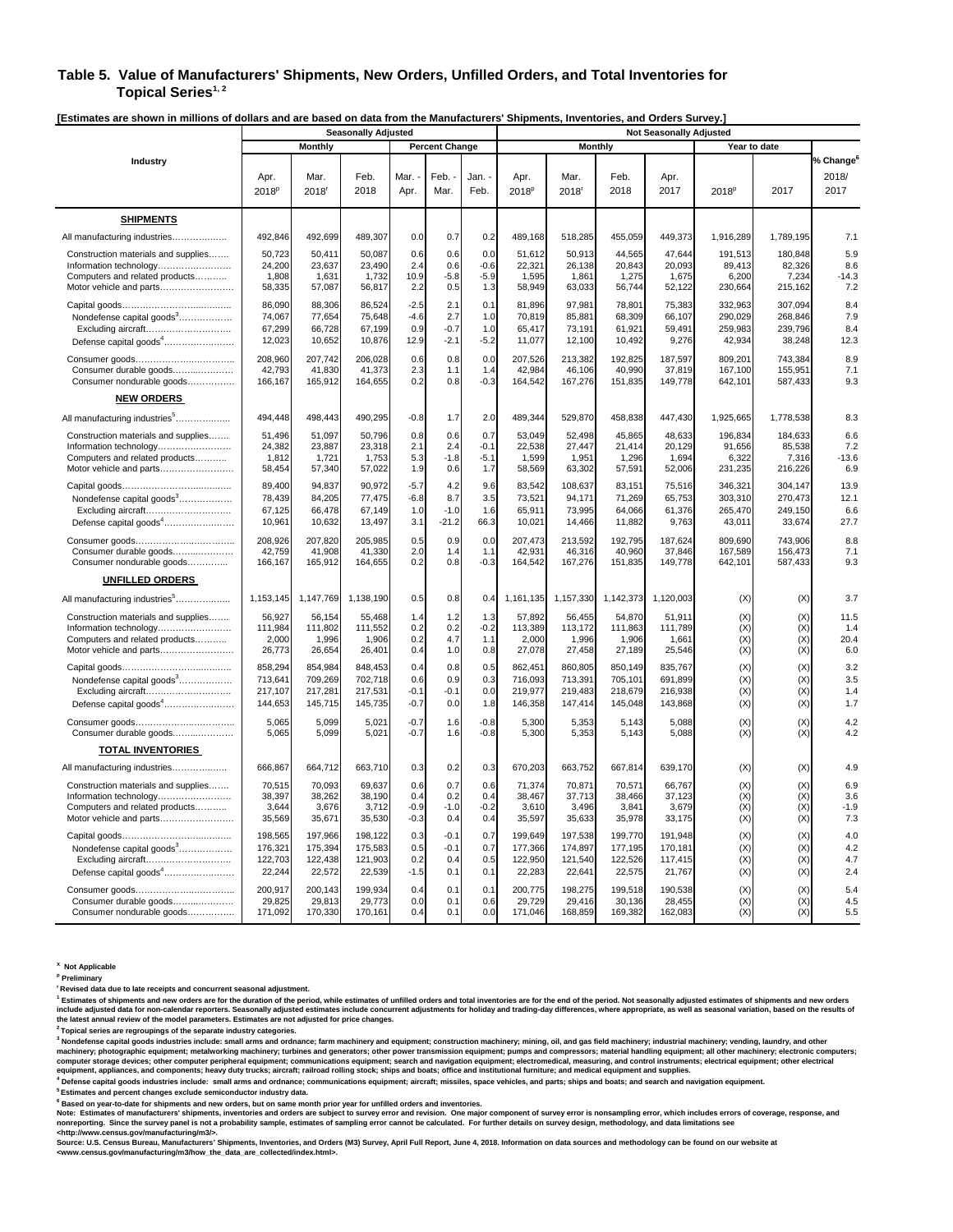#### **Table 6. Value of Manufacturers' Inventories, by Stage of Fabrication, by Industry Group1**

**[Estimates are shown in millions of dollars and are based on data from the Manufacturers' Shipments, Inventories, and Orders Survey.]** 

|                                                                        |                           |                           | <b>Seasonally Adjusted</b> |                  |                       |                  |                           |                           |                   |                   |                        |
|------------------------------------------------------------------------|---------------------------|---------------------------|----------------------------|------------------|-----------------------|------------------|---------------------------|---------------------------|-------------------|-------------------|------------------------|
|                                                                        |                           | <b>Monthly</b>            |                            |                  | <b>Percent Change</b> |                  |                           |                           | <b>Monthly</b>    |                   | % Change               |
| Industry                                                               | Apr.<br>2018 <sup>p</sup> | Mar.<br>2018 <sup>r</sup> | Feb.<br>2018               | Mar. -<br>Apr.   | Feb. -<br>Mar.        | Jan. -<br>Feb.   | Apr.<br>2018 <sup>p</sup> | Mar.<br>2018 <sup>r</sup> | Feb.<br>2018      | Apr.<br>2017      | April<br>2018/<br>2017 |
| <b>MATERIALS AND SUPPLIES</b>                                          |                           |                           |                            |                  |                       |                  |                           |                           |                   |                   |                        |
| All manufacturing industries                                           | 227,015                   | 226,050                   | 225,051                    | 0.4              | 0.4                   | 0.6              | 227,220                   | 225,546                   | 225,611           | 216,790           | 4.8                    |
| Durable goods industries                                               | 136,796                   | 136,110                   | 135,111                    | 0.5              | 0.7                   | 0.8              | 136,478                   | 135,439                   | 135,399           | 129,540           | 5.4                    |
|                                                                        | 5,019                     | 5,014                     | 4,962                      | 0.1              | 1.0                   | 0.4              | 4,794                     | 4,996                     | 5,139             | 4,507             | 6.4                    |
| Nonmetallic mineral products                                           | 5,833<br>12,396           | 5,806<br>12,363           | 5,727<br>12,509            | 0.5<br>0.3       | 1.4<br>$-1.2$         | 1.0<br>2.9       | 5,869<br>12,058           | 5,839<br>12,087           | 5,742<br>12,401   | 5,466<br>11,275   | 7.4<br>6.9             |
| Fabricated metal products                                              | 19,234                    | 18,988                    | 18,805                     | 1.3              | 1.0                   | 0.3              | 19,215                    | 18,902                    | 18,774            | 17,722            | 8.4                    |
| Computers and electronic products                                      | 26,335<br>18,282          | 26,248<br>18,069          | 25,979<br>18,048           | 0.3<br>1.2       | 1.0<br>0.1            | 0.8<br>2.6       | 26,323<br>18,397          | 26,116<br>17,935          | 25,960<br>18,143  | 23,999<br>17,076  | 9.7<br>7.7             |
| Electrical equipment, appliances,                                      |                           |                           |                            |                  |                       |                  |                           |                           |                   |                   |                        |
| and components<br>Transportation equipment                             | 7,723<br>30,443           | 7,662<br>30,442           | 7,485<br>30,059            | 0.8<br>0.0       | 2.4<br>1.3            | 0.8<br>$-0.3$    | 7,842<br>30,499           | 7,665<br>30,522           | 7,461<br>30,292   | 7,222<br>31,082   | 8.6<br>$-1.9$          |
| Furniture and related products<br>Miscellaneous products               | 3,81'                     | 3,795                     | 3,827                      | 0.4<br>0.0       | $-0.8$<br>0.2         | $-1.1$<br>$-0.3$ | 3,785<br>7,696            | 3,762<br>7,615            | 3,813<br>7,674    | 3,664<br>7,527    | 3.3<br>2.2             |
|                                                                        | 7,720                     | 7,723                     | 7,710<br>89,940            | 0.3              | 0.0                   | 0.4              |                           | 90,107                    |                   |                   | 4.0                    |
| Nondurable goods industries                                            | 90,219<br>18,117          | 89,940<br>18,014          | 17,786                     | 0.6              | 1.3                   | 1.4              | 90,742<br>17,882          | 17,726                    | 90,212<br>17,651  | 87,250<br>18,592  | $-3.8$                 |
| Beverage and tobacco products                                          | 5,909<br>1,100            | 5,867<br>1,090            | 5,942<br>1,083             | 0.7<br>0.9       | $-1.3$<br>0.6         | 0.5<br>0.2       | 5,978<br>1,105            | 5,958<br>1,089            | 6,095<br>1,084    | 5,826<br>1,071    | 2.6<br>3.2             |
|                                                                        | 1,308                     | 1,314                     | 1,306                      | $-0.5$           | 0.6                   | 0.5              | 1,304                     | 1,315                     | 1,310             | 1,266             | 3.0                    |
| Leather and allied products                                            | 487<br>246                | 493<br>243                | 495<br>242                 | $-1.2$<br>1.2    | $-0.4$<br>0.4         | 1.4<br>0.4       | 492<br>246                | 492<br>238                | 493<br>238        | 544<br>240        | $-9.6$<br>2.5          |
|                                                                        | 7,970                     | 7,969                     | 7,959                      | 0.0              | 0.1                   | 0.3              | 7,966                     | 8,048                     | 8,062             | 7,667             | 3.9                    |
| Petroleum and coal products                                            | 2,765<br>12,049           | 2,785<br>11,896           | 2,752<br>11,980            | $-0.7$<br>1.3    | 1.2<br>$-0.7$         | 0.3<br>1.9       | 2,782<br>12,318           | 2,789<br>11,836           | 2,749<br>11,710   | 2,693<br>10,123   | 3.3<br>21.7            |
| Chemical products                                                      | 29,418                    | 29,471                    | 29,579                     | $-0.2$           | $-0.4$                | $-0.5$           | 29,744                    | 29,723                    | 29,879            | 28,866            | 3.0                    |
| Plastics and rubber products                                           | 10,850                    | 10,798                    | 10,816                     | 0.5              | $-0.2$                | $-0.2$           | 10,925                    | 10,893                    | 10,941            | 10,362            | 5.4                    |
| <b>WORK IN PROCESS</b>                                                 |                           |                           |                            |                  |                       |                  |                           |                           |                   |                   |                        |
| All manufacturing industries                                           | 206,186                   | 205,190                   | 204,478                    | 0.5              | 0.3                   | 0.2              | 207,762                   | 205,328                   | 206,354           | 193,372           | 7.4                    |
| Durable goods industries                                               | 150,875<br>2,204          | 150,154<br>2,185          | 150,607<br>2,170           | 0.5<br>0.9       | $-0.3$<br>0.7         | 0.7<br>2.0       | 152,304<br>2,256          | 150,296<br>2,270          | 152,388<br>2,233  | 144,521<br>2,099  | 5.4<br>7.5             |
| Nonmetallic mineral products                                           | 1,527                     | 1,529<br>9,974            | 1,542<br>9,682             | $-0.1$           | $-0.8$                | $-1.0$<br>$-2.5$ | 1,581<br>10,214           | 1,592<br>9,912            | 1,595<br>9,692    | 1,588<br>9,383    | $-0.4$<br>8.9          |
| Fabricated metal products                                              | 10,081<br>13,670          | 13,622                    | 13,528                     | 1.1<br>0.4       | 3.0<br>0.7            | 1.2              | 13,648                    | 13,595                    | 13,533            | 12,638            | 8.0                    |
| Computers and electronic products                                      | 18,867<br>13,281          | 18,814<br>13,356          | 18,677<br>13,292           | 0.3<br>$-0.6$    | 0.7<br>0.5            | 1.0<br>0.4       | 18,821<br>13,545          | 18,606<br>13,344          | 18,832<br>13,434  | 17,789<br>13,410  | 5.8<br>1.0             |
| Electrical equipment, appliances,                                      |                           |                           |                            |                  |                       |                  |                           |                           |                   |                   |                        |
| and components<br>Transportation equipment                             | 3,848<br>82,217           | 3,818<br>81,727           | 3,841<br>82,821            | 0.8<br>0.6       | $-0.6$<br>$-1.3$      | 1.3<br>0.9       | 3,925<br>83,137           | 3,822<br>82,094           | 3,887<br>84,121   | 3,637<br>79,409   | 7.9<br>4.7             |
| Furniture and related products                                         | 1,442                     | 1,426                     | 1,415                      | 1.1              | 0.8                   | 3.2              | 1,432                     | 1,413                     | 1,410             | 1,172             | 22.2                   |
| Miscellaneous products                                                 | 3,738                     | 3,703                     | 3,639                      | 0.9              | 1.8                   | 0.0              | 3,745                     | 3,648                     | 3,651             | 3,396             | 10.3                   |
| Nondurable goods industries                                            | 55,311<br>6,523           | 55,036<br>6,549           | 53,871<br>6,416            | 0.5<br>$-0.4$    | 2.2<br>2.1            | $-0.9$<br>1.0    | 55,458<br>6,156           | 55,032<br>6,376           | 53,966<br>6,633   | 48,851<br>5,622   | 13.5<br>9.5            |
| Beverage and tobacco products                                          | 9,403                     | 9,343                     | 9,228                      | 0.6              | 1.2                   | 1.0              | 9,441                     | 9,443                     | 9,425             | 9,126             | 3.5                    |
|                                                                        | 705<br>41C                | 710<br>416                | 712<br>409                 | $-0.7$<br>-1.4   | $-0.3$<br>1.7         | 1.0<br>$-1.9$    | 710<br>417                | 707<br>419                | 712<br>414        | 684<br>417        | 3.8<br>0.0             |
|                                                                        | 322<br>74                 | 318<br>75                 | 316<br>74                  | 1.3              | 0.6                   | $-2.8$<br>0.0    | 318                       | 305<br>78                 | 319<br>75         | 285<br>88         | 11.6<br>$-14.8$        |
| Leather and allied products                                            | 1,270                     | 1,249                     | 1,238                      | $-1.3$<br>1.7    | 1.4<br>0.9            | $-1.4$           | 75<br>1,273               | 1,253                     | 1,231             | 1,260             | 1.0                    |
|                                                                        | 1,099<br>12,887           | 1,105<br>13,006           | 1,100<br>12,502            | $-0.5$<br>$-0.9$ | 0.5<br>4.0            | $-1.7$<br>$-3.4$ | 1,099<br>13,369           | 1,101<br>12,968           | 1,092<br>12,322   | 1,121<br>10,268   | $-2.0$<br>30.2         |
| Petroleum and coal products<br>Chemical products                       | 19,556                    | 19,231                    | 18,867                     | 1.7              | 1.9                   | $-0.9$           | 19,492                    | 19,294                    | 18,675            | 17,075            | 14.2                   |
| Plastics and rubber products                                           | 3,062                     | 3,034                     | 3,009                      | 0.9              | 0.8                   | $-0.2$           | 3,108                     | 3,088                     | 3,068             | 2,905             | 7.0                    |
| <b>FINISHED GOODS</b>                                                  |                           |                           |                            |                  |                       |                  |                           |                           |                   |                   |                        |
| All manufacturing industries                                           | 233,666                   | 233,472                   | 234,181                    | 0.1              | $-0.3$                | 0.1              | 235,221                   | 232,878                   | 235,849           | 229,008           | 2.7                    |
| Durable goods industries                                               | 114,181<br>4.909          | 114,274<br>4.901          | 114,098<br>4.916           | $-0.1$<br>0.2    | 0.2<br>$-0.3$         | 0.1<br>1.1       | 115,192<br>5.016          | 114,144<br>5.114          | 115,612<br>5.083  | 110,914<br>4.891  | 3.9<br>2.6             |
| Nonmetallic mineral products                                           | 6,705                     | 6,726                     | 6,692                      | $-0.3$           | 0.5                   | $-0.9$           | 6,913                     | 6,952                     | 6,896             | 6,703             | 3.1                    |
| Fabricated metal products                                              | 11,719<br>19,123          | 11,719<br>18,982          | 11,534<br>18,895           | 0.0<br>0.7       | 1.6<br>0.5            | $-0.1$<br>0.5    | 11,907<br>19,510          | 11,840<br>19,214          | 11,674<br>19,114  | 11,146<br>17,923  | 6.8<br>8.9             |
|                                                                        | 22,660                    | 22,689                    | 22,654                     | $-0.1$           | 0.2                   | 0.0              | 22,937                    | 22,877                    | 23,121            | 22,927            | 0.0                    |
| Computers and electronic products<br>Electrical equipment, appliances, | 11,741                    | 11,786                    | 11,929                     | $-0.4$           | $-1.2$                | $-1.5$           | 11,646                    | 11,364                    | 12,117            | 11,345            | 2.7                    |
| and components                                                         | 6,855                     | 6,920                     | 7,010                      | $-0.9$           | $-1.3$                | $-0.4$           | 6,938                     | 6,927                     | 7,060             | 6,633             | 4.6                    |
| Transportation equipment<br>Furniture and related products             | 15,847<br>2,679           | 15,948<br>2,715           | 15,831<br>2,719            | $-0.6$<br>$-1.3$ | 0.7<br>$-0.1$         | 0.7<br>1.3       | 15,793<br>2,621           | 15,506<br>2,600           | 15,929<br>2,657   | 14,976<br>2,546   | 5.5<br>2.9             |
| Miscellaneous products                                                 | 11,943                    | 11,888                    | 11,918                     | 0.5              | $-0.3$                | 0.6              | 11,911                    | 11,750                    | 11,961            | 11,824            | 0.7                    |
| Nondurable goods industries                                            | 119,485<br>30,206         | 119,198<br>30,319         | 120,083<br>30,642          | 0.2<br>$-0.4$    | $-0.7$<br>$-1.1$      | 0.2<br>0.3       | 120,029<br>29,573         | 118,734<br>29,605         | 120,237<br>30,235 | 118,094<br>28,897 | 1.6<br>2.3             |
| Beverage and tobacco products                                          | 9,403                     | 9,411                     | 9,425                      | $-0.1$           | $-0.1$                | 0.7              | 9,507                     | 9,353                     | 9,403             | 9,327             | 1.9                    |
|                                                                        | 1,378<br>1,685            | 1,392<br>1,687            | 1,395<br>1,691             | $-1.0$<br>$-0.1$ | $-0.2$<br>$-0.2$      | $-0.7$<br>1.0    | 1,381<br>1,699            | 1,386<br>1,700            | 1,395<br>1,720    | 1,336<br>1,670    | 3.4<br>1.7             |
|                                                                        | 1,086                     | 1,102                     | 1,108                      | $-1.5$           | $-0.5$                | 1.0              | 1,055                     | 1,078                     | 1,096             | 1,048             | 0.7                    |
| Leather and allied products                                            | 457<br>6,575              | 455<br>6,609              | 453<br>6,631               | 0.4<br>$-0.5$    | 0.4<br>$-0.3$         | $-0.2$<br>$-0.4$ | 460<br>6,638              | 440<br>6,640              | 442<br>6,688      | 449<br>6,801      | 2.4<br>$-2.4$          |
| Petroleum and coal products                                            | 1,544                     | 1,539                     | 1,563                      | 0.3              | $-1.5$                | 0.1              | 1,558                     | 1,526                     | 1,547             | 1,630             | $-4.4$                 |
| Chemical products                                                      | 16,276<br>38,792          | 15,918<br>38,660          | 16,348<br>38,786           | 2.2<br>0.3       | $-2.6$<br>$-0.3$      | 0.6<br>0.1       | 16,207<br>39,570          | 15,185<br>39,454          | 16,002<br>39,403  | 14,561<br>40,327  | 11.3<br>$-1.9$         |
| Plastics and rubber products                                           | 12,083                    | 12,106                    | 12,041                     | $-0.2$           | 0.5                   | $-0.1$           | 12,381                    | 12,367                    | 12,306            | 12,048            | 2.8                    |

**p Preliminary** 

"Revised data due to late receipts and concurrent seasonal adjustment.<br>"Estimates of shipments and new orders are for the duration of the period, while estimates of unfilled orders and total inventories are for the end of